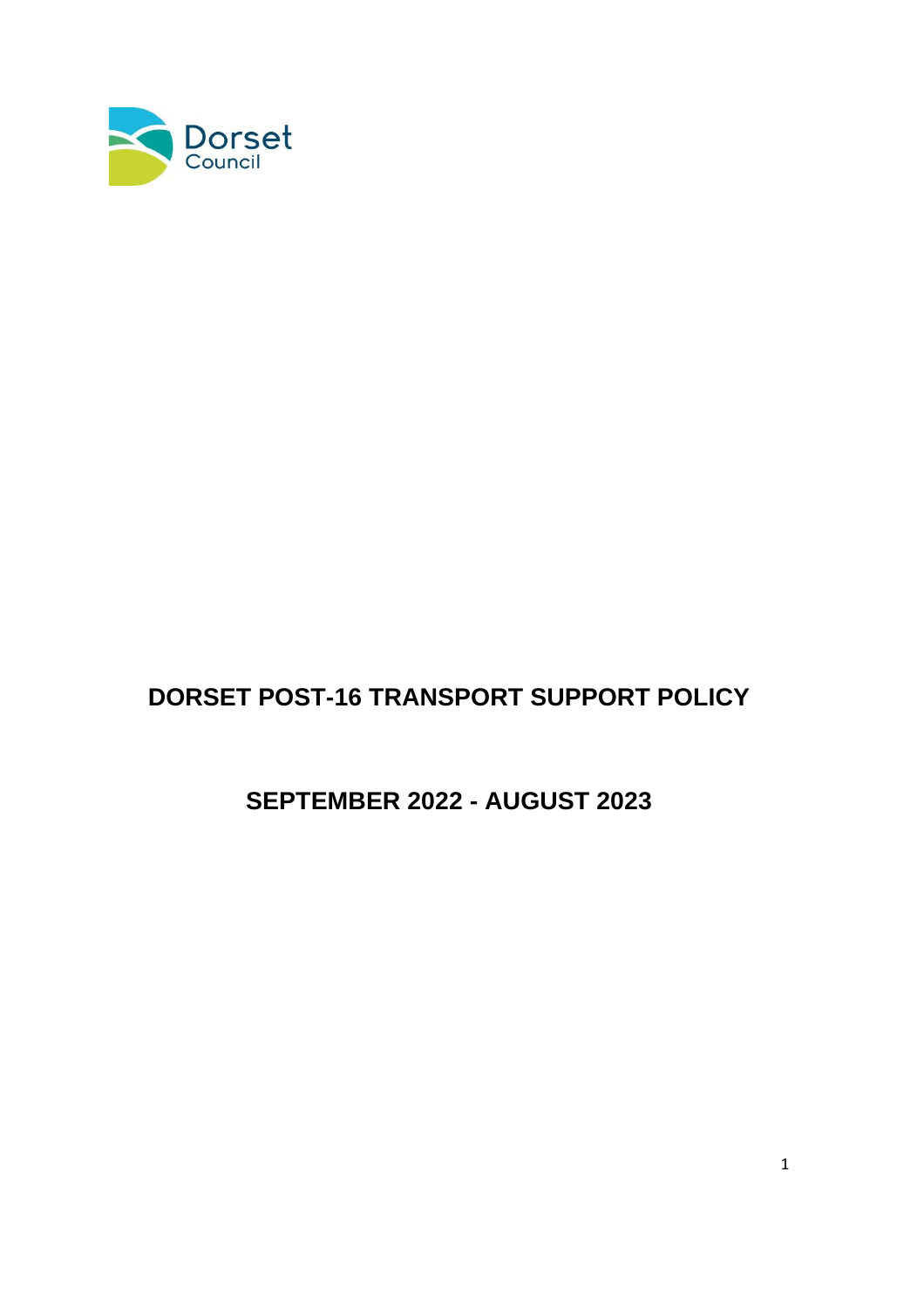

## **CONTENTS**

| $\mathbf 1$ |                                                                                           |  |
|-------------|-------------------------------------------------------------------------------------------|--|
| 1.1         |                                                                                           |  |
| 1.2         |                                                                                           |  |
| 1.3         |                                                                                           |  |
| 1.4         |                                                                                           |  |
| 1.5         |                                                                                           |  |
| 2           | Travel assistance for students aged 16-18 with Special Educational Needs, Disabilities or |  |
| 2.1         |                                                                                           |  |
| 2.2         |                                                                                           |  |
| 2.3         |                                                                                           |  |
| 2.4         |                                                                                           |  |
| 2.5         |                                                                                           |  |
| 3           |                                                                                           |  |
| 4           |                                                                                           |  |
| 5           |                                                                                           |  |
| 6           |                                                                                           |  |
| 6.1         |                                                                                           |  |
| 6.2         | Out of Dorset Council Area Colleges which are beyond daily travel distances9              |  |
| 6.3         |                                                                                           |  |
| 6.4         |                                                                                           |  |
| 6.5         |                                                                                           |  |
|             |                                                                                           |  |
|             |                                                                                           |  |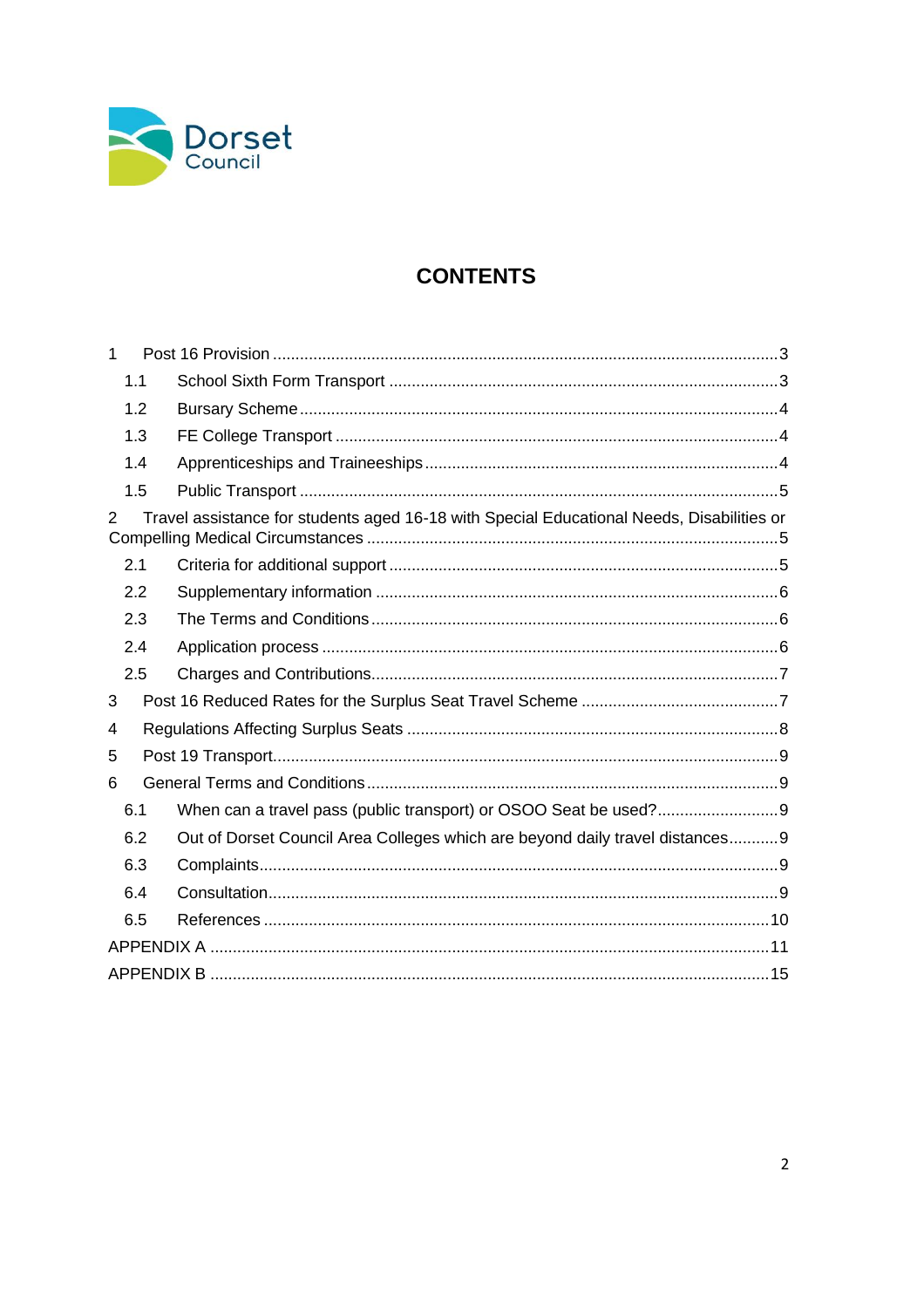

## <span id="page-2-0"></span>**1 Post 16 Provision**

The Education and Skills Act 2008, states that young people are required to stay in education, training or enter employment until they are 18.

When making decisions about which course, school or college to attend parents/students must consider:

- the different modes of transport available to them
- the timings for arrival and departure
- how much it will cost them?

**There is no automatic entitlement to home to school or college transport once a student is over 16** even if free transport has been provided in the past.

Dorset Council is committed to supporting Young People in accessing Post 16 education and training and in addition have put the following provision in place to support this.

#### <span id="page-2-1"></span>**1.1 School Sixth Form Transport**

All School Transport into Mainstream Dorset Schools that have 6<sup>th</sup> Form provision is provided by independent bus companies.

If you wish to purchase a seat on one of these services, you are required to contact the bus company directly. The availability and charges are at the discretion of the relevant bus companies.

| School                     | <b>Contractor</b>   | <b>Contact Details</b>            |
|----------------------------|---------------------|-----------------------------------|
| The Blandford School       | <b>Go South</b>     | 01202 338420                      |
| Ferndown Upper School      | Coast               | http://passes.gosouthcoast.co.uk/ |
| Queen Elizabeth School     | (operating as       |                                   |
| Lytchett Minster School    | Morebus and         |                                   |
| The Purbeck School         | Damory)             |                                   |
| <b>Shaftesbury School</b>  |                     |                                   |
| The Thomas Hardye School   |                     |                                   |
| Allenbourn Middle School   |                     |                                   |
| Dorchester Middle School   |                     |                                   |
| Ferndown Middle School     |                     |                                   |
| St Michaels Middle School  |                     |                                   |
| West Moors Middle School   |                     |                                   |
| Beaminster School          | <b>First Wessex</b> | 01305 783645                      |
| The Sir John Colfox School |                     | dorsetschools@firstgroup.com      |
| The Woodroffe School       |                     |                                   |
|                            |                     |                                   |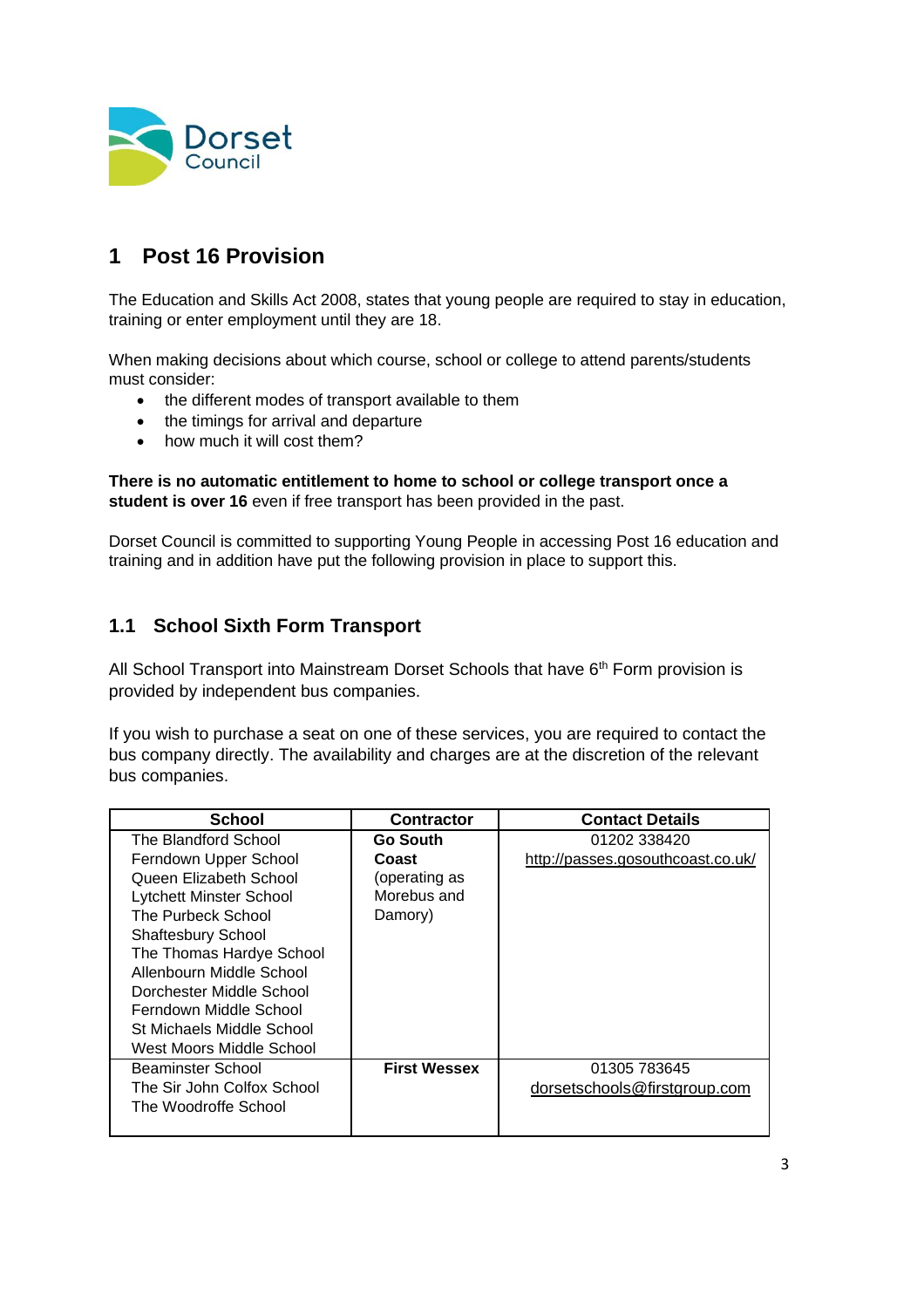

| Sturminster Newton School               | <b>Vale Coaches</b>                                       | 01963 363000<br>valecoaches@gmail.com          |
|-----------------------------------------|-----------------------------------------------------------|------------------------------------------------|
| Gillingham School<br>The Gryphon School | <b>South West</b><br>Coaches                              | 01935 475872<br>Schools@southwestcoaches.co.uk |
| <b>Budmouth College</b>                 | <b>Public Services</b><br>provided by<br><b>First Bus</b> | 0871 200 2233<br>www.firstgroup.com            |

#### <span id="page-3-0"></span>**1.2 Bursary Scheme**

Each School and FE College has a Mandatory Post 16 Bursary (16-18) scheme. Eligibility for accessing these bursaries is managed by the individual schools. Some schools also provide other forms of support for Post 16 students to assist access to their place of learning.

#### **Please contact the school or college directly for further information and charges. PLEASE SEE APENDIX A or B**

There is also further information on the Bursary Scheme through the following website: <https://www.gov.uk/guidance/advice-for-young-people-16-to-19-bursary-fund-guide>

### <span id="page-3-1"></span>**1.3 FE College Transport**

Colleges have transport routes available to help students access their course. It is important to contact the college to find out what is available and apply to them directly as soon as possible to ensure that transport is available for the start of the course.

Those attending Post 16 FE provision may also apply for a seat under the Surplus Seat Travel Scheme, if there are routes that wholly or partially assist a young person in accessing their Post 16 place and they fulfil the criteria set out in Section 3. They may also qualify for further assistance under Section 2.

Contact the college to find out if there is any support available for transport from the 16-19 Bursary. **PLEASE SEE APPENDIX B**

#### <span id="page-3-2"></span>**1.4 Apprenticeships and Traineeships**

If a young person is looking to engage with an Apprenticeship or Traineeship, it is essential they talk to the Learning Provider who will be able to inform them of any transport assistance that may be available. Employers and Learning Providers should take into account a young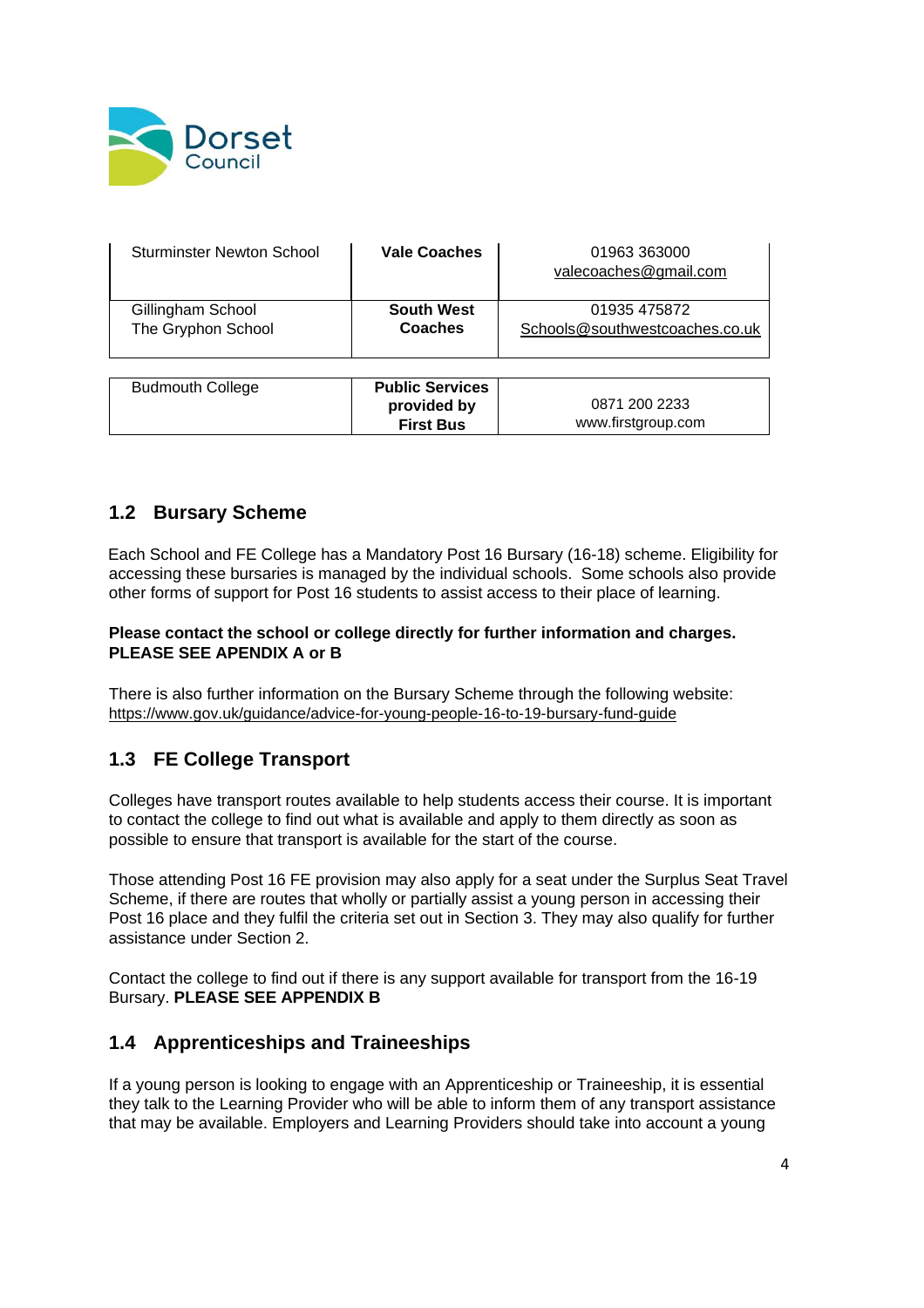

person's transport arrangements when planning any off the job training, particularly outside normal working hours. **PLEASE SEE APPENDIX B**

If you are studying a traineeship you are also eligible for the 16-19 Bursary Scheme.

## <span id="page-4-0"></span>**1.5 Public Transport**

Some local public transport operators have concessionary fares/discount schemes for students.

| Transport<br>Operator         | Telephone     | Website                     | Special arrangements for<br>students |
|-------------------------------|---------------|-----------------------------|--------------------------------------|
| <b>First Great</b><br>Western | 08457 000 125 | www.firstgreatwestern.co.uk | 16-25 railcard                       |
| Damory<br>/Morebus            | 01202 338420  | www.morebus.co.uk           | passes.gosouthcoast.co.uk            |
| <b>First Group</b>            | 0871 200 2233 | www.firstgroup.com          | <b>Contact Bus Operator</b>          |
| Transdev<br>(Yellow Bus)      | 01202 636110  | www.bybus.co.uk             | <b>Contact Bus Operator</b>          |
| South<br>Western<br>Railway   | 03456000650   | www.southwesternrailway.com | 16-25 railcard                       |

There are some situations where a young person travelling on public transport may be entitled to a free bus pass for off peak travel if they have a disability. Details are available at [www.dorsetforyou.gov.uk/travel-dorset/bus/national-bus-pass-concessionary-travel](http://www.dorsetforyou.gov.uk/travel-dorset/bus/national-bus-pass-concessionary-travel)

## <span id="page-4-1"></span>**2 Travel assistance for students aged 16-18 with Special Educational Needs, Disabilities or Compelling Medical Circumstances**

### <span id="page-4-2"></span>**2.1 Criteria for additional support**

Young people aged between 16-18 and fulfilling the criteria set out in Section 3 may also be provided with additional support when:

• A professional assessment clearly indicates that a young person would not be able to access existing public transport routes to a place of learning because of their SEN or disability, and meet the qualifying criteria.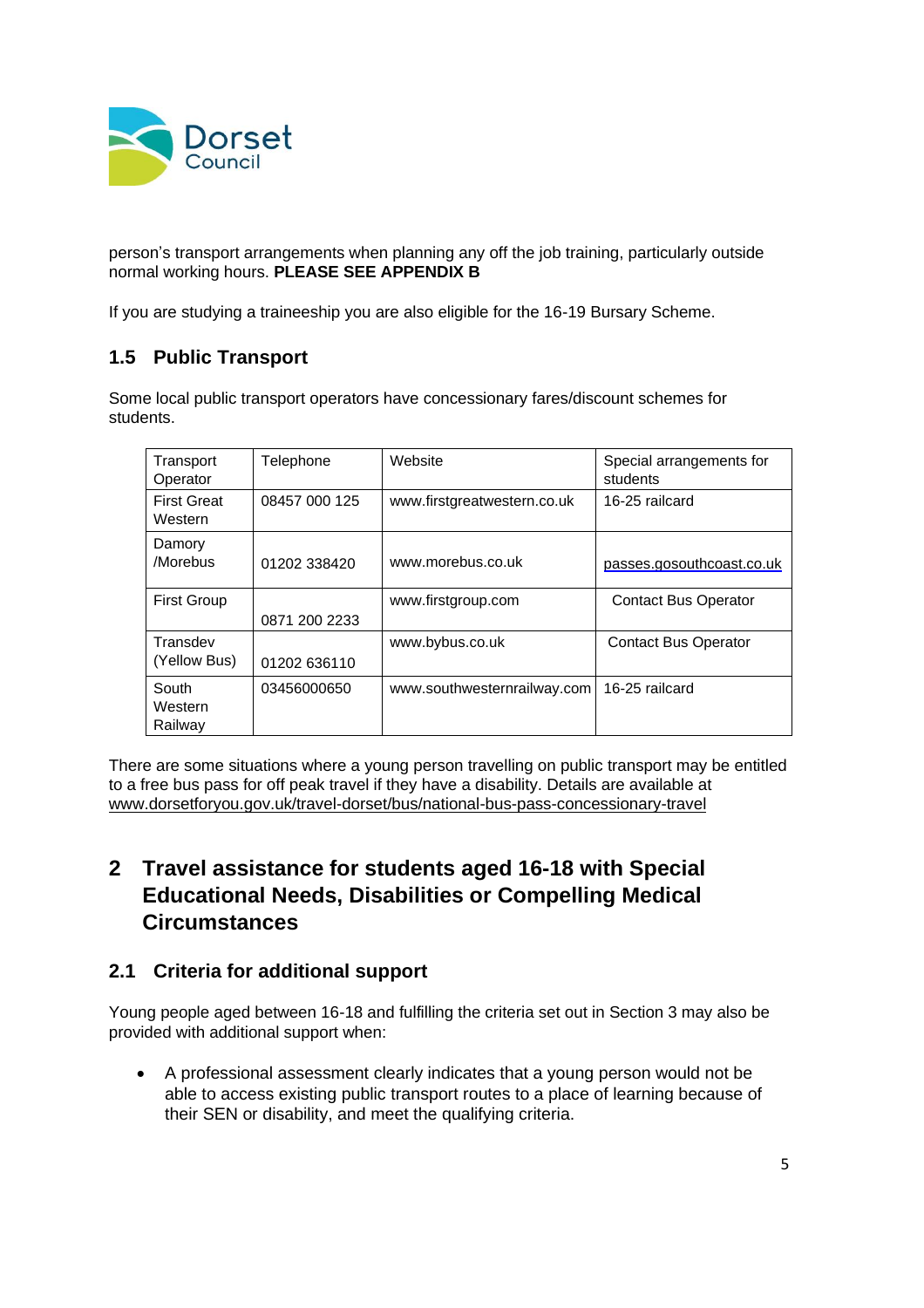

• A young person is within the 3 mile distance criteria of a school but a professional assessment clearly indicates that a young person would not be able to access to their place of learning because of their SEND or disability.

## <span id="page-5-0"></span>**2.2 Supplementary information**

Types of assistance that may be provided are:

- PTB's Personal Travel Budgets
- Contract Bus/Council Fleet
- Mini Bus
- Taxi
- Vehicle used by other Council directorates
- Fuel contribution, if it is shown to be a cost effective solution (Families should be prepared to use their own vehicle where there are no suitable or appropriate alternative arrangements in place). The rate paid to families, is for the shortest available driven route only (45p per mile x return journey/s)

### <span id="page-5-1"></span>**2.3 The Terms and Conditions**

Provision of dedicated transport is subject to the following conditions:

- Assisted transport will only be provided for one inward and one outward journey to/from college at the beginning and end of the college day. This may not be according to the start and finish of the timetable day.
- Assisted transport will only be provided between the same pick up/drop off points each day. If other destinations are required this will be parent/carer preference which they will have to organise and pay for.
- Transport is not provided for induction or taster days or work experience.
- If students move outside of the Dorset Council area part way through their course, transport assistance will cease and they must apply to their new Local Authority for assistance.
- The Council expects students to travel by public transport where it is available. Independent Travel Training may enable students to progress to using buses and/or trains. Please contact the school or college who may be able to access limited funds through Dorset Council to support this activity.
- Students who travel on contract bus routes or taxi with other students, have no choice as to the time for outward or return journeys.

#### <span id="page-5-2"></span>**2.4 Application process**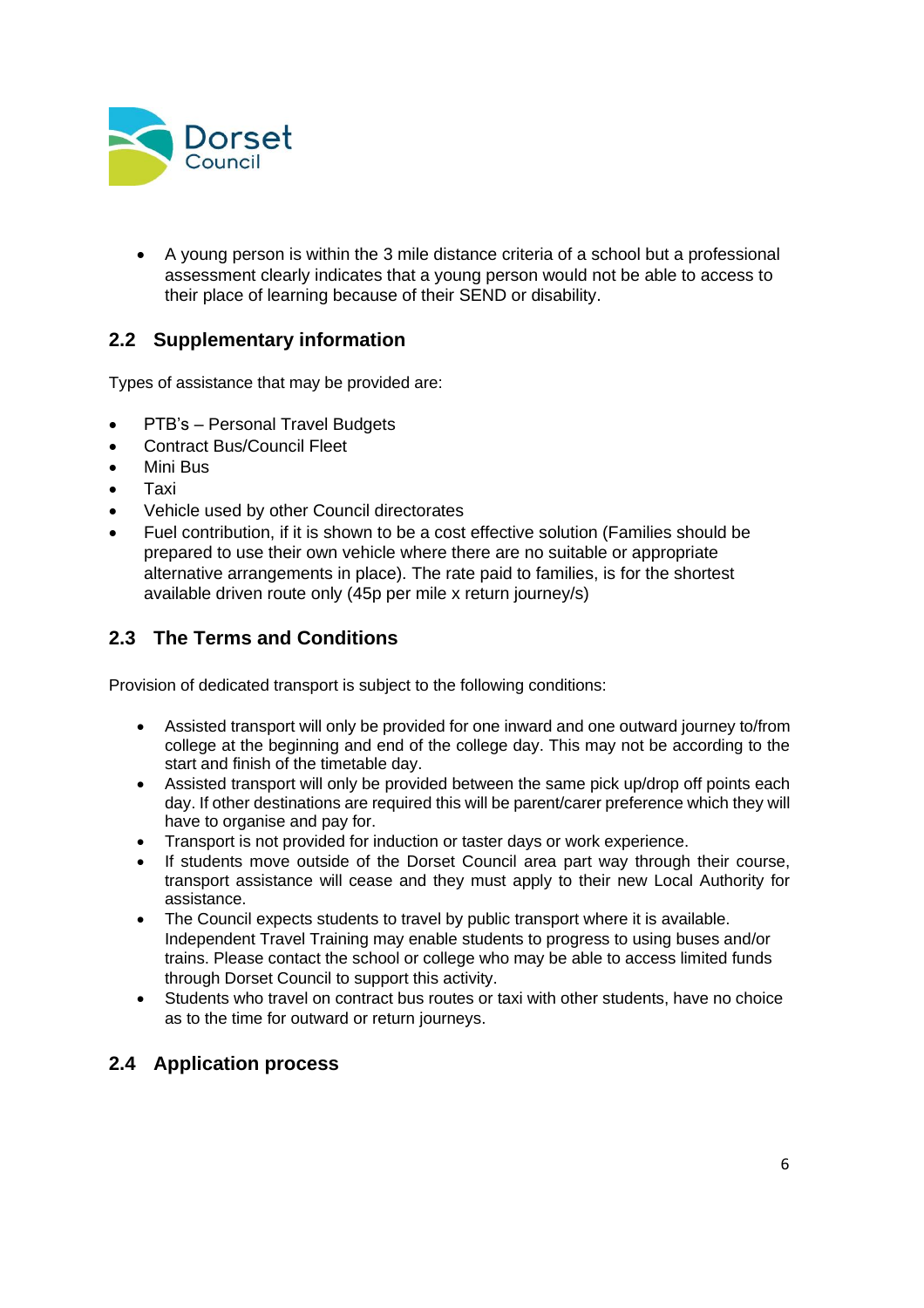

Applications for transport assistance must be received by the SEN Team, Dorset Council, County Hall, Dorchester, DT1 1XJ, by 31 May prior to the start of the course. A young person must re-apply for transport for each year of study.

## <span id="page-6-0"></span>**2.5 Charges and Contributions**

All young people will contribute towards the cost of transport. For 2022/2023, Dorset Council has set this amount at £825.

If the family is on Maximum Working Credits or the student is entitled to free school meals, this will be reduced by 50%, consistent with the overall Post 16 Transport provision. (See **Section 3**)

In exceptional circumstances, the eligibility criteria with regard to 'live over 3 miles from their nearest and/or appropriate school/college' may be dis-applied for a young person with significant disability and/or mobility need and the contribution would be reduced by 50%.

## <span id="page-6-1"></span>**3 Post 16 Reduced Rates for the Surplus Seat Travel Scheme**

Dorset Council is committed to supporting families in accessing Post 16 education and has in addition set up the Local Authority 16+ Assistance Scheme whereby a Post 16 student can qualify for a 50% reduction in the cost of their travel pass (including those passes provided by the OSOO Contractors) or a 50% reduction in the £825 contribution towards transport provided by Dorset Council.

50% reduction in not available on public transport routes or rail.

In order to qualify for assistance under the Local Authority 16+ assistance scheme **all students** must meet **each of** the following criteria:

- Be resident in the Dorset Council area
- Be under 19 on 31 August immediately preceding the start of the academic year or up to 25 if a Section139a/Education, Health and Care Plan highlights transport is a necessity
- Live over 3 miles from their nearest and/or appropriate school/college
- Be in full time education (16 hours or more over 3+ days per week) **AND**
- Families are in receipt of Maximum Working Tax Credit/ Universal Credit, or the student is entitled to Free School Meals **OR**
- The student had a compelling medical circumstance prior to post 16 which attracted transport support and a case is made for it to continue (applies to nearest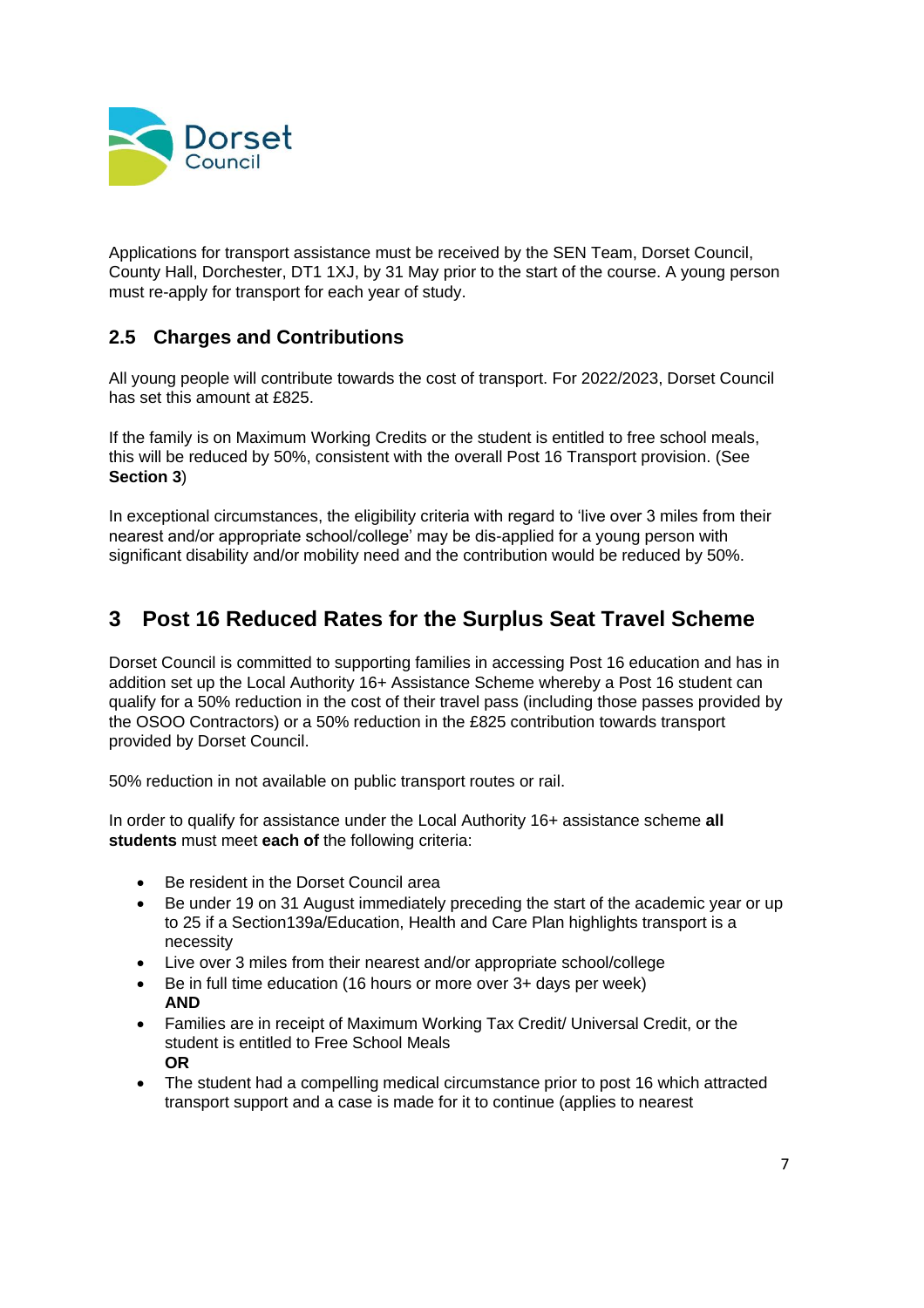

school/college only and supporting evidence from the appropriate Medical Officer will always be required)

- **OR**
- The student has a compelling medical circumstance that arises during post 16 education (applies to nearest school/college only and supporting evidence from the appropriate Medical Officer will always be required).

Supplementary information**:** 

- Assisted transport is only available for one inward and one outward journey to/from school/college at the beginning and end of the school/college day. This may not be according to the start and finish of the timetable day.
- Assisted transport will only be provided between the same pick up/drop off points each day. If other destinations are required this will be parent/carer preference which they will have to organise and pay for.
- Transport is not provided for induction or taster days or work experience.
- If students move outside of the Dorset Council area part way through their course they must apply to their new Local Authority for assistance.

## <span id="page-7-0"></span>**4 Regulations Affecting Surplus Seats**

Please note, at the time of updating this policy, it is the Government's intention to enforce the Public Service Vehicle Accessibility Regulations (PSVAR) on all routes carrying paying passengers. In the context of school transport, this means surplus seat pass holders.

This will require that all paying passengers must travel on a vehicle that has suitable access for passengers with disabilities – eg low floors or wheelchair lifts. As many vehicles used on school routes, such as older coaches, do not comply with these regulations, this will mean that they cannot be used to carry paying surplus seat pass holders. This will apply to all local authorities in England, not just Dorset Council.

However, it will not affect those pupils who are currently eligible for free school transport or surplus seat holders travelling on low-floor public service buses, PSVAR-compliant coaches or smaller vehicles such as minibuses and taxis.

This is likely to have some impact on school transport operators during the 2022/23 academic year and could potentially limit the future availability of surplus seats as a result. It is unclear at the time of writing this policy what the scale and timing of this impact will be.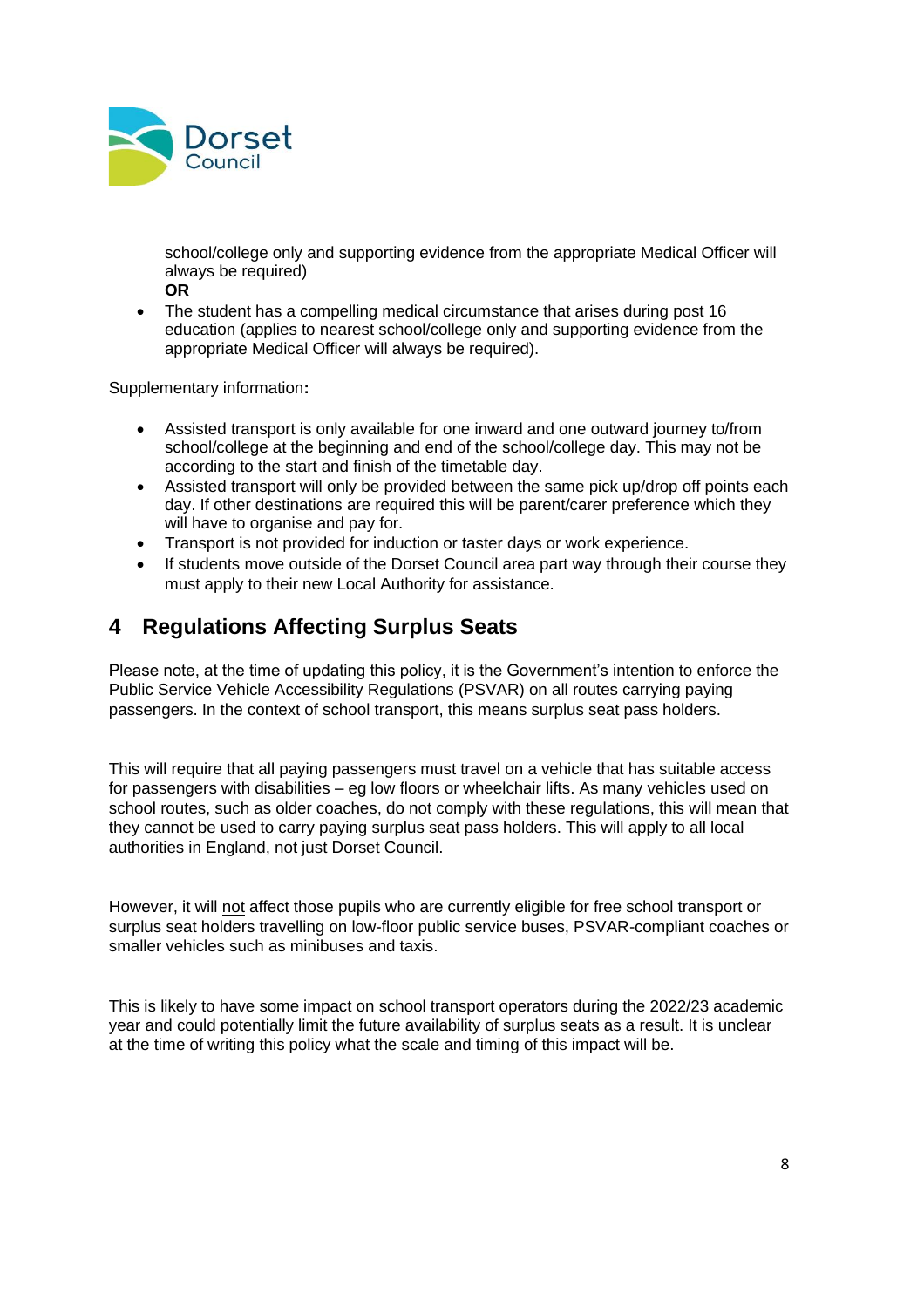

## <span id="page-8-0"></span>**5 Post 19 Transport**

Under Section 508F Education Act 1996 where a Local Authority considers it necessary for a young person between 19-25 to have travel assistance (Section 139a/Education, Health and Care Plans so highlights) in order to access an education institution or training, then the LA is required to provide free travel assistance.

## <span id="page-8-1"></span>**6 General Terms and Conditions**

## <span id="page-8-2"></span>**6.1 When can a travel pass (public transport) or OSOO Seat be used?**

- If travelling on coaches or other contract transport arrangements, which do not involve season tickets, there will be no choice over the outward or return journey details.
- If travelling with a season ticket these are usually available for use between designated stops and journeys and at an agreed time, morning and afternoon.
- Some bus operators have introduced a fare card system which allows travel in the evening and at weekends at a reduced cost. Check with your school/college or local bus operator.
- Opportunities for tickets, which can be used across transport providers, are not generally available.

#### <span id="page-8-3"></span>**6.2 Out of Dorset Council Area Colleges which are beyond daily travel distances**

If you are attending a college that is a considerable distance away from the Dorset Council area you should enquire directly to the college about transport support arrangements. Further details can be found at: https:www.gov.uk/grant-bursary-adult-learners

## <span id="page-8-4"></span>**6.3 Complaints**

Please refer to 5.1 in the Home to School Transport Policy for the complaints procedure.

### <span id="page-8-5"></span>**6.4 Consultation**

The Home to School Transport Policy and the Post 16 Transport Support Policy will be reviewed on an annual basis to reflect the changes to costs associated with SSTS fares. If further changes are required Dorset Council will consult with young people and their parents through the consultation pages contained on Dorset for You.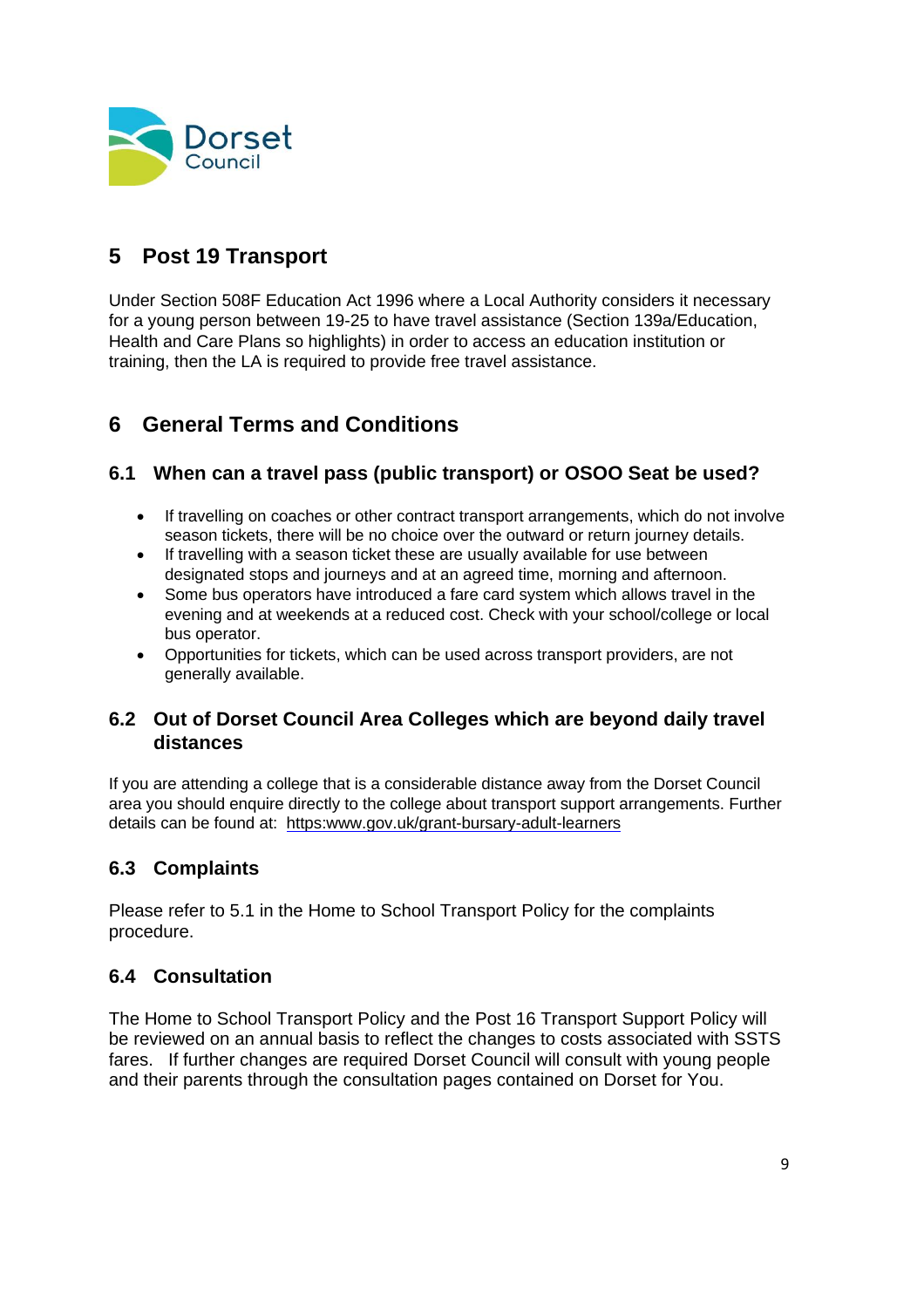

## <span id="page-9-0"></span>**6.5 References**

Please refer to other sections within the Dorset Home to School Transport Policy for further information on:

- 2.1 Methods of Transport
- 2.2 Journey Times
- 2.3 Pickup and Drop off Points
- 2.5 Personal Luggage
- 3.1 Advice for Parents
- 3.2 Advice for Children
- 5.1 Complaints
- 5.2 Transport Appeals.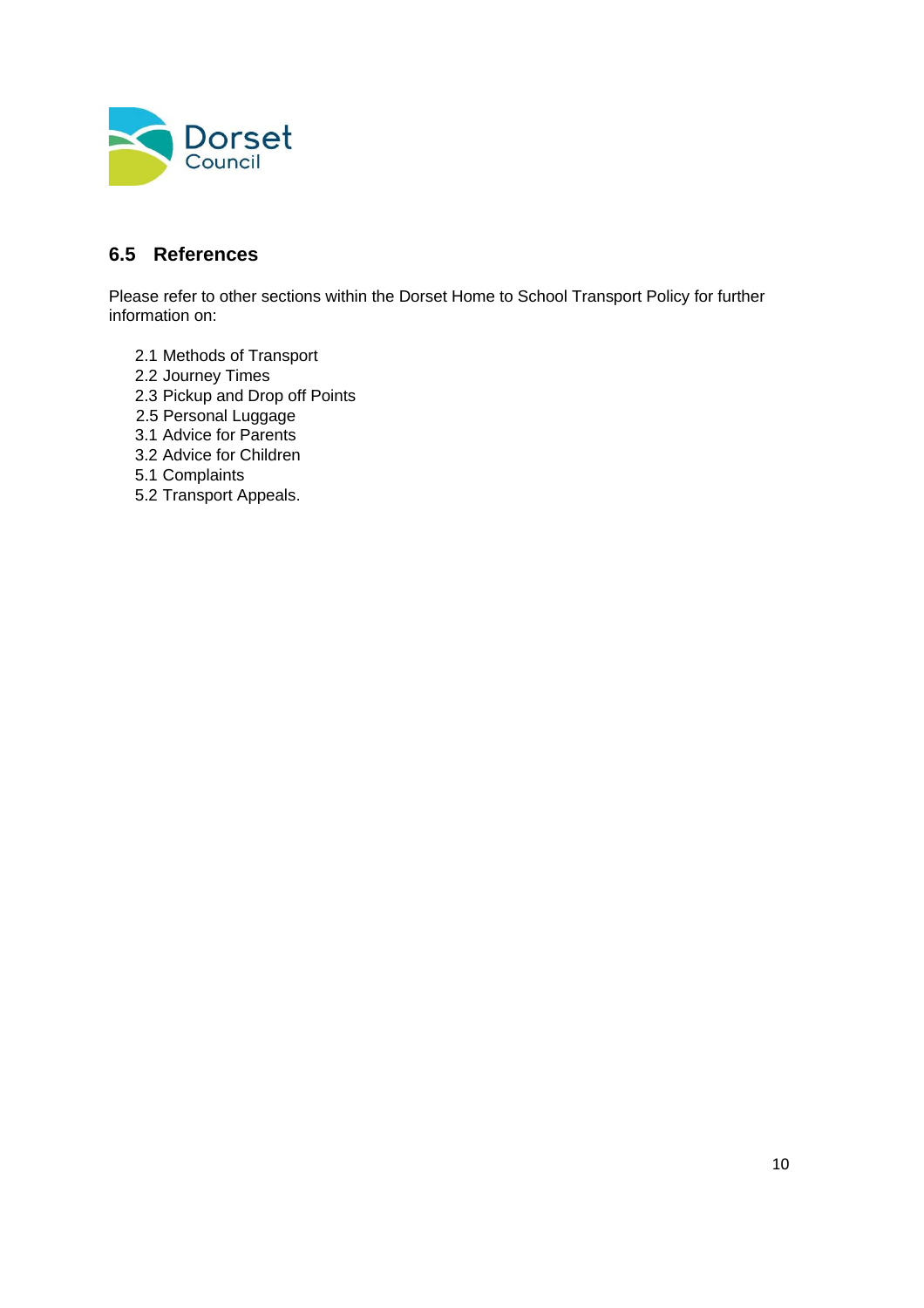

Further information on the 16-19 Bursary scheme is available through the following website: <https://www.gov.uk/guidance/advice-for-young-people-16-to-19-bursary-fund-guide>

<span id="page-10-0"></span>

| <b>Schools and Sixth Form Provision</b>                                                       |                                                                                                                            |                                                                                                                                                                                                                                                                                                                                                                                                                                                                                                                                                                                  |  |
|-----------------------------------------------------------------------------------------------|----------------------------------------------------------------------------------------------------------------------------|----------------------------------------------------------------------------------------------------------------------------------------------------------------------------------------------------------------------------------------------------------------------------------------------------------------------------------------------------------------------------------------------------------------------------------------------------------------------------------------------------------------------------------------------------------------------------------|--|
| School, address                                                                               | Telephone, email, website                                                                                                  | Travelling to/from                                                                                                                                                                                                                                                                                                                                                                                                                                                                                                                                                               |  |
| <b>Budmouth Technology</b><br>College<br><b>Chickerell Road</b><br>Weymouth<br><b>DT4 9SY</b> | 01305 830560<br>cockingsj@budmouth.dorset.sch.uk                                                                           | Students who have been eligible for free school meals in the past or who may be from disadvantaged economic<br>circumstances are encouraged to apply for the Bursary Fund. This is government money which is administered by<br>schools.<br>You can get an application form for the bursary from your tutor, the Sixth Form Office or from the website. Once you<br>have completed your application, please hand it in to the 6 <sup>th</sup> Form Office;<br>The exact amount you may receive depends on a number of factors, including how well you attend lessons, tutor time |  |
|                                                                                               | www.budmouth.dorset.sch.uk                                                                                                 | and other compulsory activities.<br>You can apply for the bursary if your situation changes at any point in the year. If you have any enquiries, please contact<br>the 6 <sup>th</sup> Form Office.                                                                                                                                                                                                                                                                                                                                                                              |  |
| Beaminster & Sir John<br>Colfox Sixth Form<br>Provision                                       | https://www.colfox.org/wp-<br>content/uploads/2013/06/SJC-and-<br>Beam-Joint-Sixth-Form-Bursary-16-19-<br>Bursary-Fund.pdf | The Joint Sixth Form provides both the Guaranteed Bursary to those who fit the statutory entitlement. There are also<br>discretionary bursaries that will support a range of students to remain in Post 16 education including travel.                                                                                                                                                                                                                                                                                                                                           |  |
| Ferndown Upper<br>School<br><b>Cherry Grove</b><br>Ferndown<br><b>BH22 9EY</b>                | 01202 871243<br>cindylalani@fernup.<br>dorset.sch.uk<br>www.fernup.dorset.<br>sch.uk                                       | For information regarding the Free Bournemouth Bus service, please contact the school for details.  Other routes<br>require a bus pass purchased through Dorset Council. A bursary option is available to support sixth form students<br>from low income families, which can be used towards the cost of transport. Please direct all enquiries to the school.                                                                                                                                                                                                                   |  |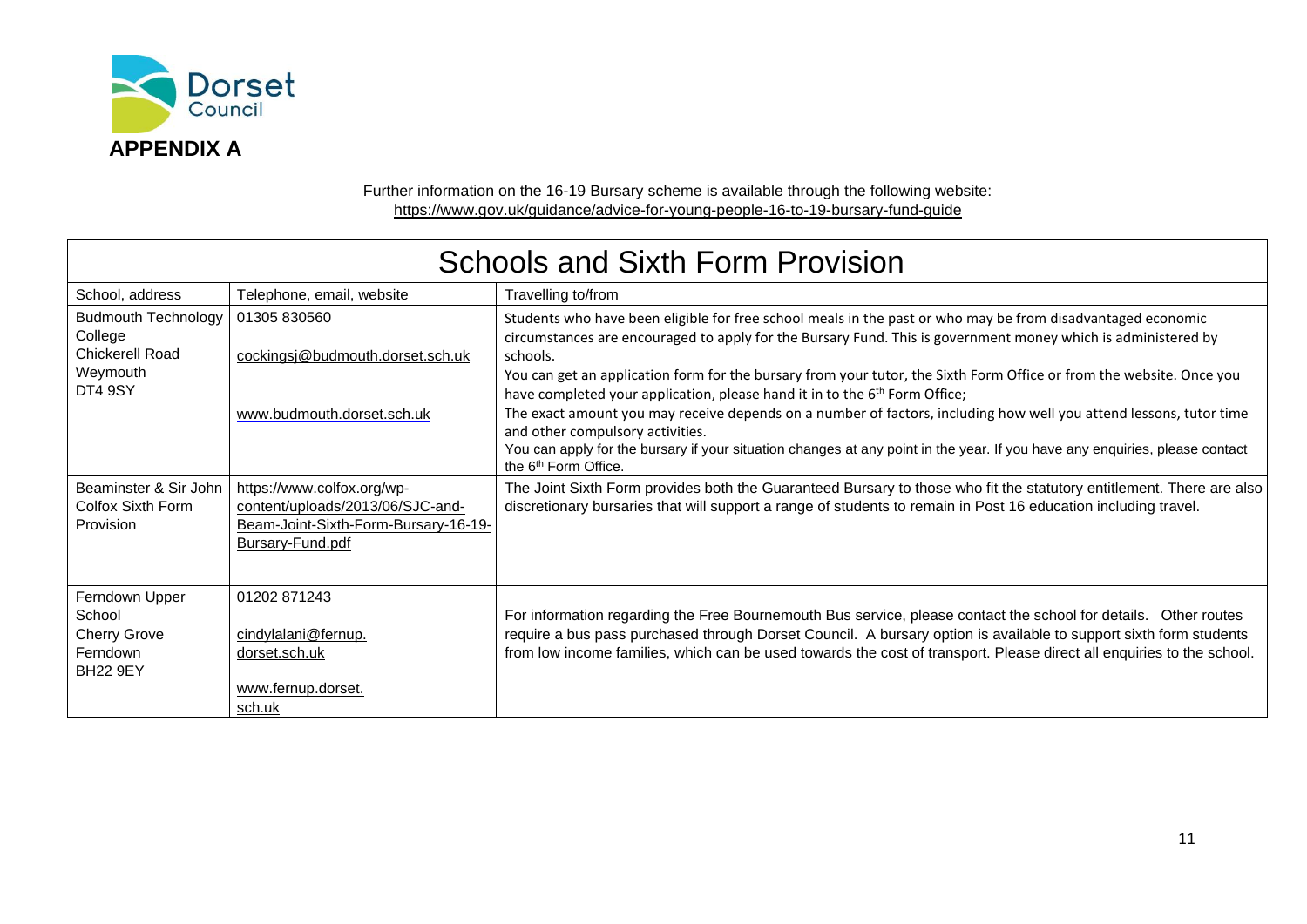

| Gillingham School<br>Hardings Lane<br>Gillingham<br>SP8 4QP      | 01747 822222<br>hlewis@gillingham.dorset.sch.uk<br>www.gillingham.dorset.sch.uk      | There are two modes of transport provided by the school; the first is a 57 seater bus that collects students from the<br>Wincanton area and the second is a minibus carrying 16 students (predominantly sixth formers). The routes taken<br>are specific to the majority of students that apply per year. Please direct all enquiries to the school. Financial<br>assistance forms are available through the school office for parents who are struggling with transport payments. The<br>applications are based on whether they qualify with regard to the benefits they receive and their individual<br>circumstances. The total cost of transport is not covered but a sum is normally allocated to reduce the overall cost.<br>Please direct all enquiries to the school. |
|------------------------------------------------------------------|--------------------------------------------------------------------------------------|-------------------------------------------------------------------------------------------------------------------------------------------------------------------------------------------------------------------------------------------------------------------------------------------------------------------------------------------------------------------------------------------------------------------------------------------------------------------------------------------------------------------------------------------------------------------------------------------------------------------------------------------------------------------------------------------------------------------------------------------------------------------------------|
| The Gryphon School<br><b>Bristol Road</b><br>Sherborne<br>DT94EQ | 01935<br>813122<br>office@gryp<br>hon.dorset.s<br>ch.uk<br>www.gryphon.dorset.sch.uk | The school contracts a number of buses to transport students from the surrounding areas. For the academic year<br>2021/22 a transport subsidy is offered to sixth form students using these buses. In addition, sixth form students from<br>low income families can apply for a 16-19 Bursary, which can be used towards the cost of transport. More<br>information about 16-19 school transport can be found on the school's website.                                                                                                                                                                                                                                                                                                                                        |
| Queen Elizabeth's<br>School<br>Wimborne Minster                  | 01202 885233<br>office@qe.dorset.sch.uk                                              | QE have a bursary scheme that will support students in accessing $6th$ Form provision.<br>The 16-19 Bursary for QE is intended to support the most vulnerable students in Post-16 education. In order to                                                                                                                                                                                                                                                                                                                                                                                                                                                                                                                                                                      |
| <b>BH21 4DT</b>                                                  | www.ge.dorset.sch.uk                                                                 | access this fund, a student must be on a full-time programme of study and fulfil one of the 4 categories below:<br>1. Children in care.<br>2. Care Leavers.                                                                                                                                                                                                                                                                                                                                                                                                                                                                                                                                                                                                                   |
|                                                                  | www.qe.dorset.sch.uk/Bursary-<br>Information                                         | 3. Young people in receipt of income support.<br>4. Disabled young people in receipt of Disability Living Allowance and Employment Support Allowance.                                                                                                                                                                                                                                                                                                                                                                                                                                                                                                                                                                                                                         |
|                                                                  |                                                                                      |                                                                                                                                                                                                                                                                                                                                                                                                                                                                                                                                                                                                                                                                                                                                                                               |
| Thomas Hardye<br>School                                          | https://www.thomas-<br>hardye.net/pages/sixth_form/bursary.p<br>h                    | The School provides a range of Bursaries to support those leaving Year 11 to stay on in education. There are 4 tiers<br>of Bursary as well as an Education Support Grant.<br>There is the High Priority Bursary for those in Care, on Income support or Universal Credit and those disabled young<br>people on Employment Support Allowance and Disability Living Allowance.<br>There are 3 tiers of the Discretionary Bursary, all of which can contribute to the costs of the course as well as<br>transport. Further details please follow the link.                                                                                                                                                                                                                       |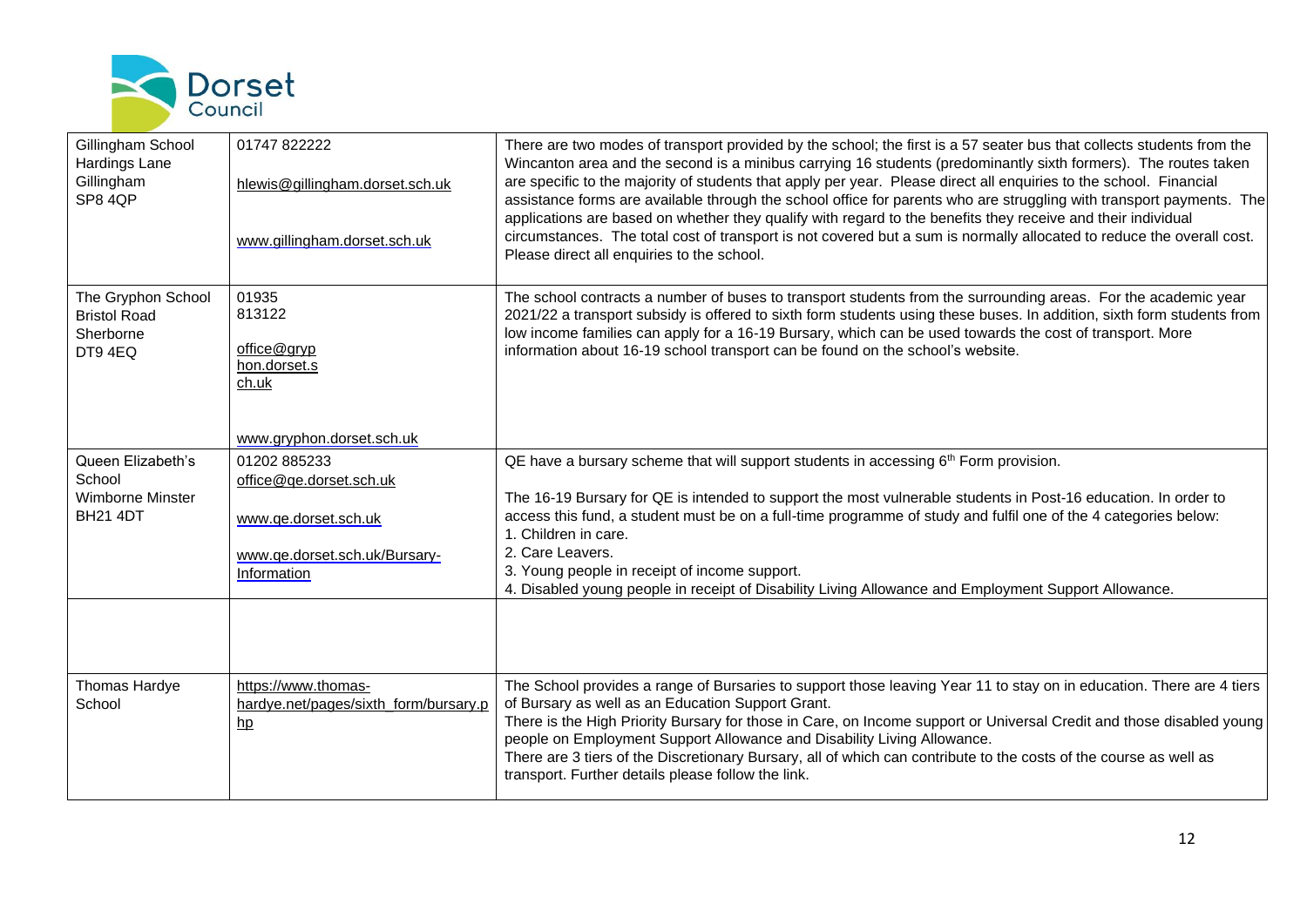

| <b>St Peters School</b><br>St Catherine's Road<br>Bournemouth<br>BH6 4AH | 01202 437204<br>sixthform@st-<br>peters.bournemouth.sch.uk<br>www.st-peters.bournemouth.sch.uk | School buses are available to enable students to travel to the school. A student financial support package is<br>available based on income. If students meet the set criteria, and have good attendance, they can get help with<br>travel costs, costs of book and trips etc. Please direct all enquiries to the school.                                                                                                                                                                                                                                                                                                                                                                                                                                                                                                                                                                                                                                                                                                                                                                                                                                                                                                                                                                                                                                                             |
|--------------------------------------------------------------------------|------------------------------------------------------------------------------------------------|--------------------------------------------------------------------------------------------------------------------------------------------------------------------------------------------------------------------------------------------------------------------------------------------------------------------------------------------------------------------------------------------------------------------------------------------------------------------------------------------------------------------------------------------------------------------------------------------------------------------------------------------------------------------------------------------------------------------------------------------------------------------------------------------------------------------------------------------------------------------------------------------------------------------------------------------------------------------------------------------------------------------------------------------------------------------------------------------------------------------------------------------------------------------------------------------------------------------------------------------------------------------------------------------------------------------------------------------------------------------------------------|
| Shaftesbury School &<br><b>Sturminster Newton</b><br><b>High School</b>  | Shaftesbury & Sturminster Sixth Form<br>http://shaftesburyschool.co.uk/sixth-<br>form/         | Financial Support for Sixth Form Students<br>At Shaftesbury and Sturminster Sixth Form the bursary fund is used to support students remaining in post-<br>16 education when financial issues might impact on their time in the Sixth Form. We aim to do this in the<br>following ways.<br>Students who the government has identified as 'highly vulnerable' such as students looked after by the local<br>authority, care leavers, students who receive Income Support [in their own right] and those entitled to both<br>Employment Support Allowance and Disability Living Allowance will receive a bursary in three termly<br>instalments.<br>Students who are eligible for free school meals or who come from families with a household income of<br>below £26,000 will be able to apply for assistance to meet educational needs such as the cost of transport<br>to school, equipment and educational visits. Once it is established a student is eligible for support, payments<br>will be made from the bursary fund each term, but it is not guaranteed that the fund will be sufficient to pay<br>all needs in full.<br>If sufficient funds are available we may also be able to provide some support to students on a family income<br>of £26,000-30,000.<br>If sufficient money is available after all identified needs have been met we will also provide a termly lump |
|                                                                          |                                                                                                | sum payment to all students eligible for support under the scheme to go towards the general costs of<br>remaining in education.                                                                                                                                                                                                                                                                                                                                                                                                                                                                                                                                                                                                                                                                                                                                                                                                                                                                                                                                                                                                                                                                                                                                                                                                                                                      |
| Woodroffe School<br>Lyme Regis<br>Tel: 01927442232                       | http://www.woodroffe.dorset.sch.uk/                                                            | The school runs a Learner Support Bursary Scheme. The aim of this grant is to provide some financial support<br>towards educational costs for eligible students who are aged 16-18, currently attending the Woodroffe School sixth<br>form and following a full-time course. The grant may be used, for example, to help towards the costs of school<br>transport, uniform, books, equipment, materials, study/field trips or educational visits. It may take the form of<br>vouchers for the school shop, direct payment for school events and visits or payment towards school transport.<br>Some payment may be made directly to the student via BACS. Receipt of this and future payments will be<br>dependent on student attendance, punctuality and commitment to learning. Grants will be made each half term or as<br>appropriate.                                                                                                                                                                                                                                                                                                                                                                                                                                                                                                                                           |
|                                                                          |                                                                                                | The Learner Support Bursary is available for any students who require financial support for their education,<br>particularly if they are from a family on a low income and/or in receipt of child tax credits.                                                                                                                                                                                                                                                                                                                                                                                                                                                                                                                                                                                                                                                                                                                                                                                                                                                                                                                                                                                                                                                                                                                                                                       |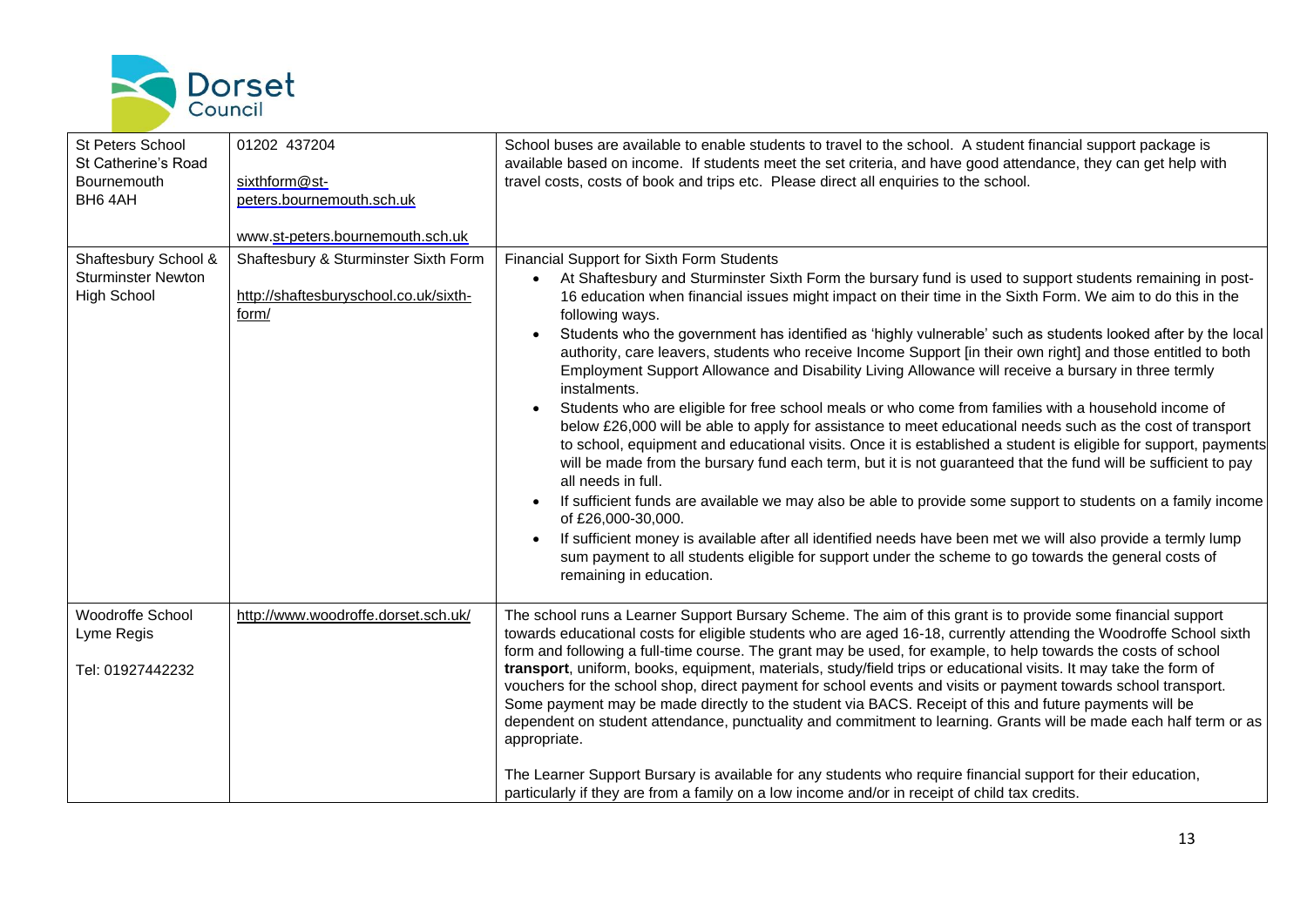

|  | Contact the school directly for an application. |
|--|-------------------------------------------------|
|--|-------------------------------------------------|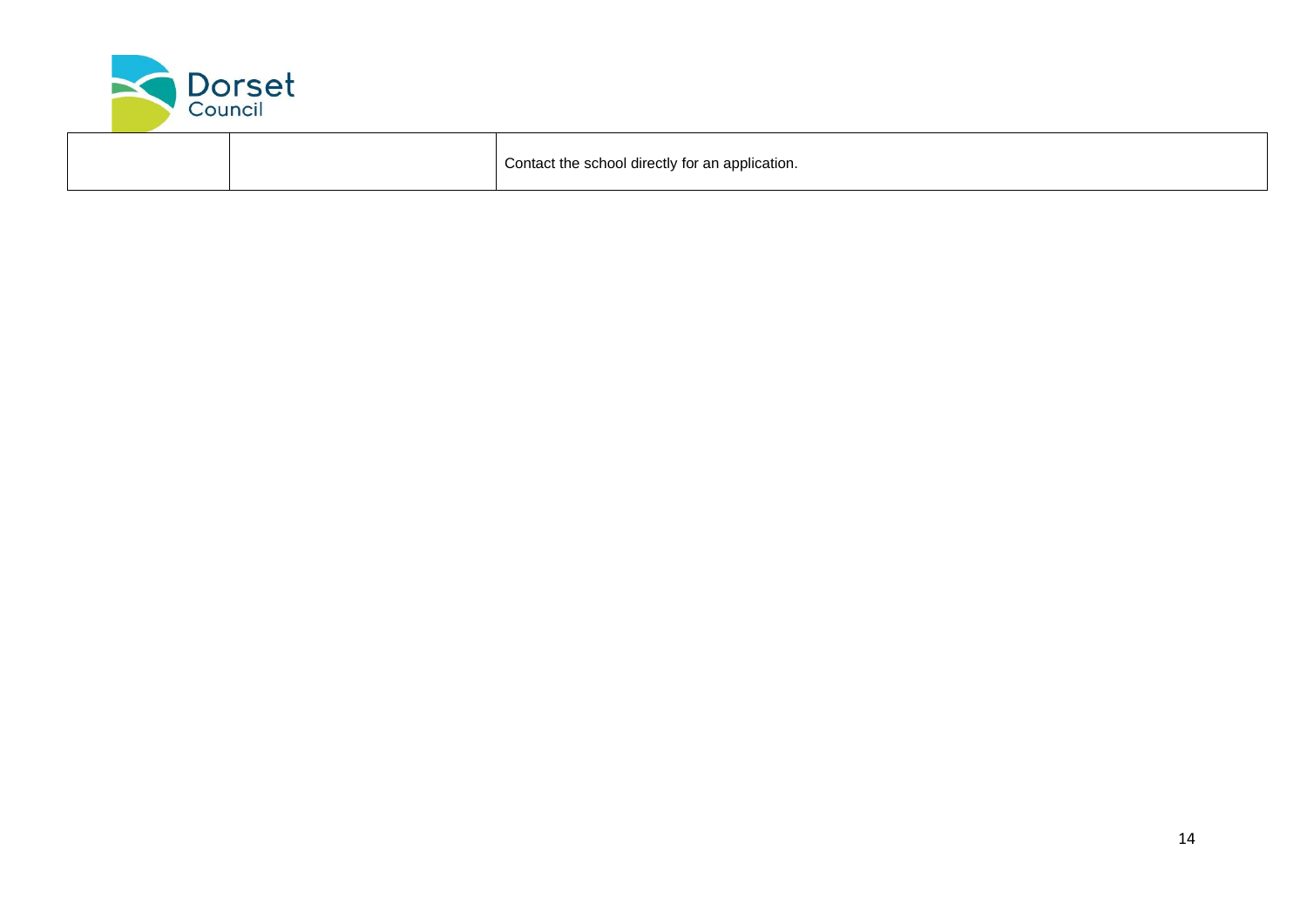

## **APPENDIX B**

Further information on the 16-19 Bursary scheme is available through the following website: <https://www.gov.uk/guidance/advice-for-young-people-16-to-19-bursary-fund-guide>

<span id="page-14-0"></span>

| Colleges                                                             |                                                         |                                                                                                                                                                                                                                                                                                                                                                                                                                                                                                                                                                                                                                                                                                                                                                                                                                                                                                                                                                                                                                   |  |
|----------------------------------------------------------------------|---------------------------------------------------------|-----------------------------------------------------------------------------------------------------------------------------------------------------------------------------------------------------------------------------------------------------------------------------------------------------------------------------------------------------------------------------------------------------------------------------------------------------------------------------------------------------------------------------------------------------------------------------------------------------------------------------------------------------------------------------------------------------------------------------------------------------------------------------------------------------------------------------------------------------------------------------------------------------------------------------------------------------------------------------------------------------------------------------------|--|
| College,<br>address                                                  | Telephone,<br>email<br>website                          | <b>Support Provision</b>                                                                                                                                                                                                                                                                                                                                                                                                                                                                                                                                                                                                                                                                                                                                                                                                                                                                                                                                                                                                          |  |
| Kingston<br>Maurward<br>College<br>Dorchester<br>DT <sub>2</sub> 8PY | 01305 215032<br>jason.hughes@kmc.ac.uk<br>www.kmc.ac.uk | Aged 16-18?<br>Courses leading to a qualification are FREE for British citizens, aged under 19 years on 31 August in the<br>academic year you start your course.* However, there may be some additional costs for clothing/kit and trips<br>depending on your course. If you can prove that you meet one of the following, you can apply to the Bursary<br>Fund for extra help towards the cost of transport, food, equipment or childcare.<br>Your household level of income is under £20,000 per year<br>You are in care or a 'care leaver'<br>You are receiving Income Support/Universal Credit<br>You are receiving Employment Support Allowance in the Work-Related Activity Group<br>You were in receipt of free school meals in Year 11 - in which case you will receive a free college meal**<br>Aged over 19?<br>Students aged 19 and over will be liable for tuition fees unless they are eligible for fee remission This is<br>subject to change each year. Please contact us for details on fees for Level 3 courses. |  |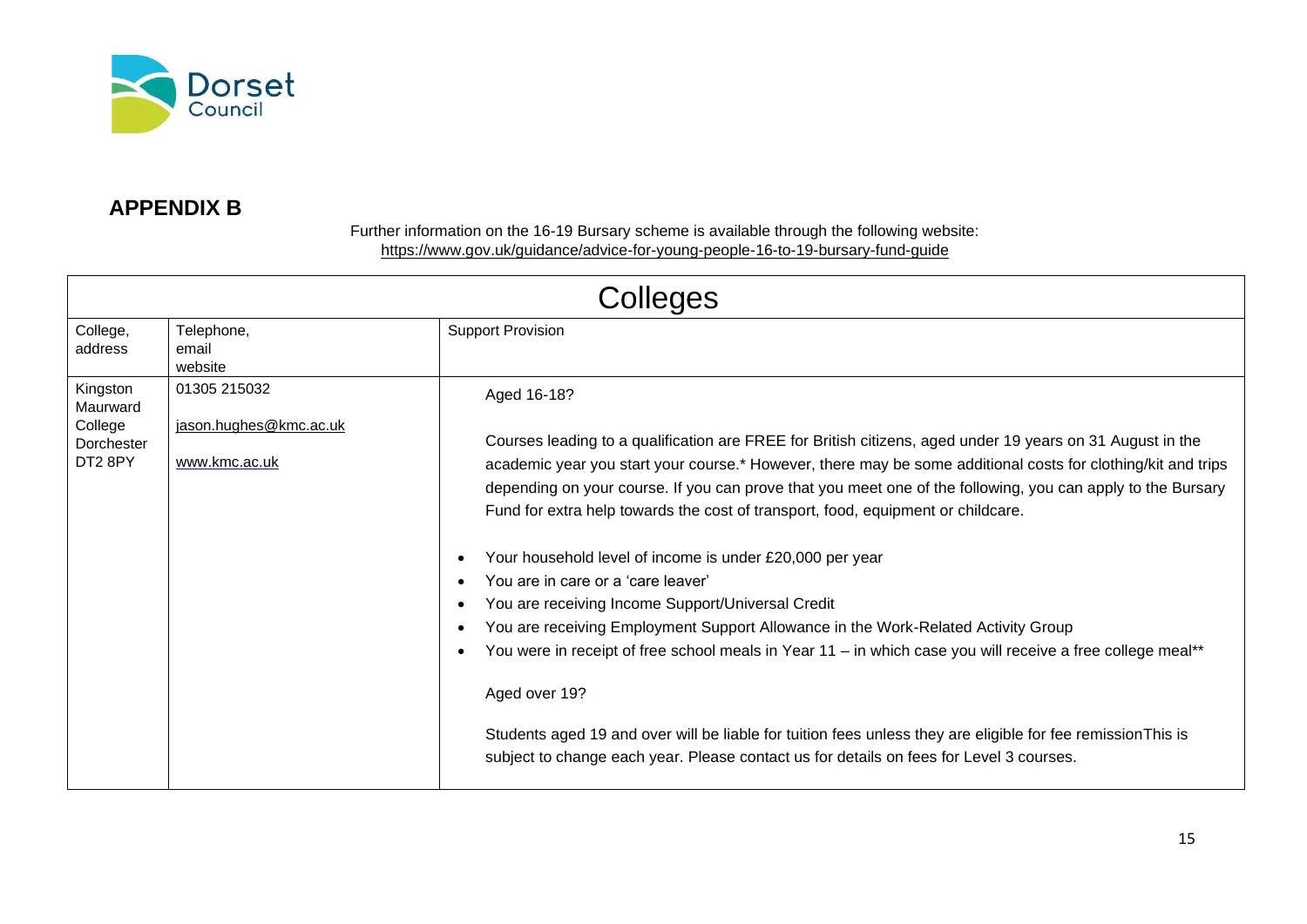

|                                                       |                                                                   | Fee remission is currently available to most UK/EEA citizens aged 19+, are studying a level 1 or level 2<br>course and their situation is one of the following:<br>Between the ages of 19-23 and have not previously achieved a full level 2 qualification (five GCSE's A-C/9-4<br>or equivalent)<br>Between the ages of 19-23 and have not previously achieved a full level 3 qualification (two A levels or<br>equivalent)<br>Unemployed and in receipt of Employment Support Allowance in the Work Related Activity Group, Job<br>Seekers Allowance, Universal Credits or any other state benefit such as housing benefit, income support,<br>working tax credits etc.<br>In receipt of low income - must earn less than £15,736.50 annual gross salary<br>Please note there are some exceptions - including the Channel Islands and the Isle of Man.<br>Those applying for Level 3 courses will be able to apply for the advanced learner loan. These loans are non-<br>means-tested and you won't have to pay anything back until you earn more than £25,000 a year. For further<br>details visit https://www.gov.uk/advanced-learner-loan<br><b>Transport Support</b><br>https://www.kmc.ac.uk/wp-content/uploads/2018/01/Transport-Guide-2018-2019-FINAL.pdf<br>The link above provides a detailed account of transport support for those studying at Kingston Maurward College. |
|-------------------------------------------------------|-------------------------------------------------------------------|-----------------------------------------------------------------------------------------------------------------------------------------------------------------------------------------------------------------------------------------------------------------------------------------------------------------------------------------------------------------------------------------------------------------------------------------------------------------------------------------------------------------------------------------------------------------------------------------------------------------------------------------------------------------------------------------------------------------------------------------------------------------------------------------------------------------------------------------------------------------------------------------------------------------------------------------------------------------------------------------------------------------------------------------------------------------------------------------------------------------------------------------------------------------------------------------------------------------------------------------------------------------------------------------------------------------------------------------------------------------------------------------|
| Weymouth<br>College<br>Cranford<br>Avenue<br>Weymouth | 01305 764766<br>peter_atkins@weymouth.ac.uk<br>www.weymouth.ac.uk | Weymouth College is committed to ensure that financial hardship is not a barrier to support students stay in further<br>education, particularly those who are economically or socially disadvantaged.                                                                                                                                                                                                                                                                                                                                                                                                                                                                                                                                                                                                                                                                                                                                                                                                                                                                                                                                                                                                                                                                                                                                                                                   |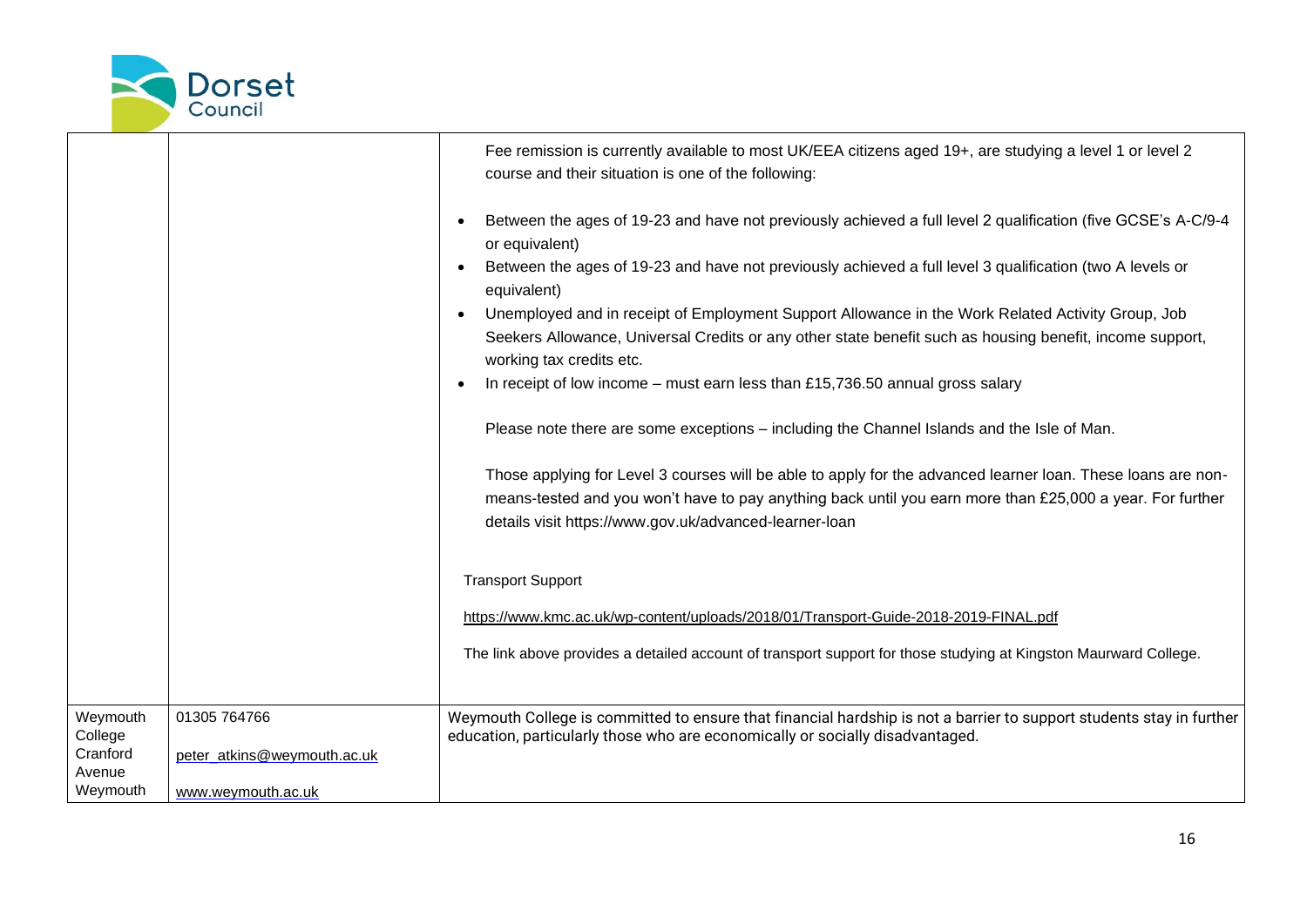

| DT47LQ                  |                          | If you are already studying or you plan to study at Weymouth College, you can apply to Weymouth College for<br>discretionary support funds to help you with your course-related costs such as travel, equipment, trips, lunch,<br>stationery and also childcare support.<br>There are a number of schemes available, please see below:<br>1. 16-18 Guaranteed Bursary<br>2. 16-18 Discretionary Bursary<br>3. 19+ Discretionary Learner Support including childcare<br>4. Advanced Learner Loan Bursary Fund including childcare<br>5. Free Meals Scheme<br>To apply for any of the above funds, students can download the application form. For more information, please<br>consult our student finance guidebook. If you require further advice or guidance, please do not hesitate to contact<br>the Student Services Team on Tel: 01305 764807, or Email: collegebursaries@weymouth.ac.uk |
|-------------------------|--------------------------|-----------------------------------------------------------------------------------------------------------------------------------------------------------------------------------------------------------------------------------------------------------------------------------------------------------------------------------------------------------------------------------------------------------------------------------------------------------------------------------------------------------------------------------------------------------------------------------------------------------------------------------------------------------------------------------------------------------------------------------------------------------------------------------------------------------------------------------------------------------------------------------------------|
| Bournemouth<br>&        | 01202 205660/205362      | <b>Student Financial Support</b><br>16-18 year old students                                                                                                                                                                                                                                                                                                                                                                                                                                                                                                                                                                                                                                                                                                                                                                                                                                   |
| Poole                   | studentfinance@bpc.ac.uk | Vulnerable and Discretionary Bursaries; including College Meal and Travel Support                                                                                                                                                                                                                                                                                                                                                                                                                                                                                                                                                                                                                                                                                                                                                                                                             |
| College                 |                          | At Bournemouth & Poole College, we can support with the cost of your course and travel costs. If you are a student who                                                                                                                                                                                                                                                                                                                                                                                                                                                                                                                                                                                                                                                                                                                                                                        |
| North Road<br>Parkstone | www.bpc.ac.uk            | is either in care or leaving care, you would be eligible to apply for a vulnerable bursary, which could include a monthly<br>payment, paid direct to you to help you with those little extras, as well as receiving a College Meal Card and Travel Pass.                                                                                                                                                                                                                                                                                                                                                                                                                                                                                                                                                                                                                                      |
| Poole                   |                          | Discretionary bursaries are for those students who have a lower income within their families and are currently receiving                                                                                                                                                                                                                                                                                                                                                                                                                                                                                                                                                                                                                                                                                                                                                                      |
| <b>BH14 0LS</b>         |                          | one of the benefits stated in the criteria (http://www.thecollege.co.uk/student-support/student-finance).                                                                                                                                                                                                                                                                                                                                                                                                                                                                                                                                                                                                                                                                                                                                                                                     |
| Brockenhurst            | 01590 625533             | Eligibility:                                                                                                                                                                                                                                                                                                                                                                                                                                                                                                                                                                                                                                                                                                                                                                                                                                                                                  |
| College<br>Lyndhurst    | travel@brock.ac.uk       | Students may be assisted from the Discretionary Bursary Fund if they meet the following criteria:<br>Aged 16-18 at the start of the course.                                                                                                                                                                                                                                                                                                                                                                                                                                                                                                                                                                                                                                                                                                                                                   |
| Road                    | www.brock.ac.uk          | Studying a state funded course at Brockenhurst College, including our skills centres (most 16-19 full time programmes                                                                                                                                                                                                                                                                                                                                                                                                                                                                                                                                                                                                                                                                                                                                                                         |
| <b>Brockenhurst</b>     |                          | meet this criteria).                                                                                                                                                                                                                                                                                                                                                                                                                                                                                                                                                                                                                                                                                                                                                                                                                                                                          |
| <b>SO4 7ZE</b>          |                          | Living in a household where the total annual household income is less than £26,000.                                                                                                                                                                                                                                                                                                                                                                                                                                                                                                                                                                                                                                                                                                                                                                                                           |
|                         |                          | Level of funding offered:<br>For example, a student who qualifies for a Discretionary Bursary (i.e. lives in a household where the total annual income                                                                                                                                                                                                                                                                                                                                                                                                                                                                                                                                                                                                                                                                                                                                        |
|                         |                          | is less than £22,500) will be eligible for:                                                                                                                                                                                                                                                                                                                                                                                                                                                                                                                                                                                                                                                                                                                                                                                                                                                   |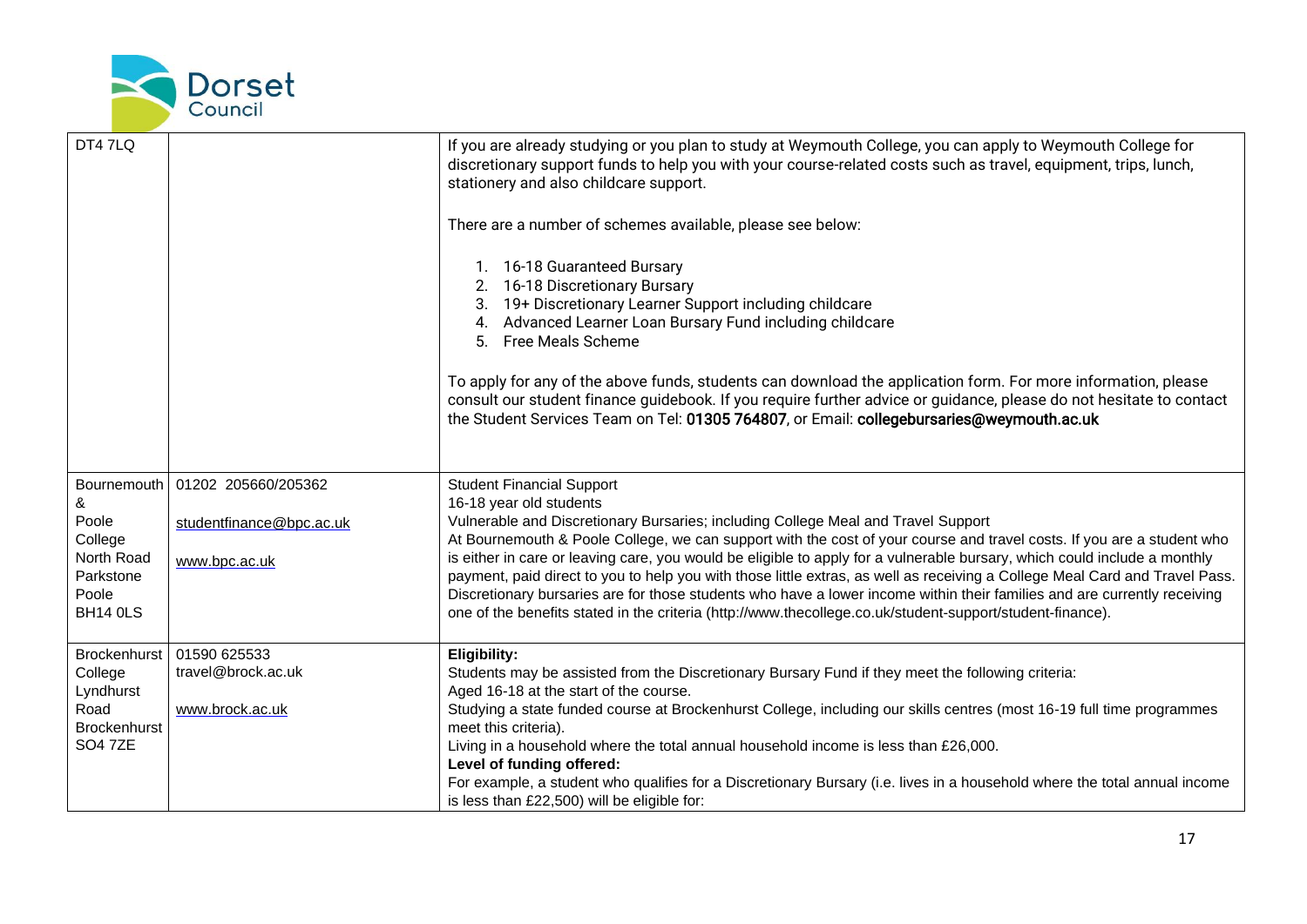

|                                                                                    |                                                                   | A contribution of 50% towards a College Travel Pass.<br><b>Essential Course Costs</b>                                                                                                                                                                                                                                                                                                                                                                                                                                                                                                                                                                                                                                                                                                                                                                                                                                                                  |
|------------------------------------------------------------------------------------|-------------------------------------------------------------------|--------------------------------------------------------------------------------------------------------------------------------------------------------------------------------------------------------------------------------------------------------------------------------------------------------------------------------------------------------------------------------------------------------------------------------------------------------------------------------------------------------------------------------------------------------------------------------------------------------------------------------------------------------------------------------------------------------------------------------------------------------------------------------------------------------------------------------------------------------------------------------------------------------------------------------------------------------|
| Yeovil<br>College<br>Mudford<br>Road<br>Yeovil<br><b>BA21 4DR</b>                  | 01935 423921<br>michelle.dennett@yeovil.ac.uk<br>www.yeovil.ac.uk | 16-19 Bursary Funds<br>To help meet the costs associated with accessing learning, students experiencing financial difficulty can apply for<br>assistance in the form of a bursary.<br>Funds are allocated through a means assessed system. Funds are provided by the Education and Skills Funding<br>Agency (ESFA).                                                                                                                                                                                                                                                                                                                                                                                                                                                                                                                                                                                                                                    |
|                                                                                    |                                                                   | <b>Guaranteed Bursary:</b><br>Children in Care or Care Leavers.<br>16 - 19 students in receipt of Income Support or Universal Credit in their own name.<br>Students in receipt of Employment Support Allowance (ESA)/Universal Credit and Disability Living<br>Allowance (DLA)/Personal Independence Payment (PIP) in their own name. Learners must be in receipt<br>of both benefits to qualify.<br><b>Discretionary Bursary:</b><br>16-19 students whose household income falls below £30,000.<br>19+ students living in the parental home who can provide evidence of personal income of below £30,000.<br>19+ students living independently or with a spouse/partner and can provide evidence of household income<br>below £36,000.<br>Learners who are in receipt of an Adult Learning Loan.<br>Proof of eligibility must be enclosed with your application. Applications without evidence will be returned.<br>See application form for details. |
| Wiltshire<br>College<br>Salisbury<br>Southampton<br>Road<br>Salisbury<br>Wiltshire | 01225 350035<br>info@wiltshire.ac.uk<br>www.wiltshire.ac.uk       | <b>Travelling to Wiltshire College</b><br>http://www.wiltshire.ac.uk/rss/Student-Services/Transport                                                                                                                                                                                                                                                                                                                                                                                                                                                                                                                                                                                                                                                                                                                                                                                                                                                    |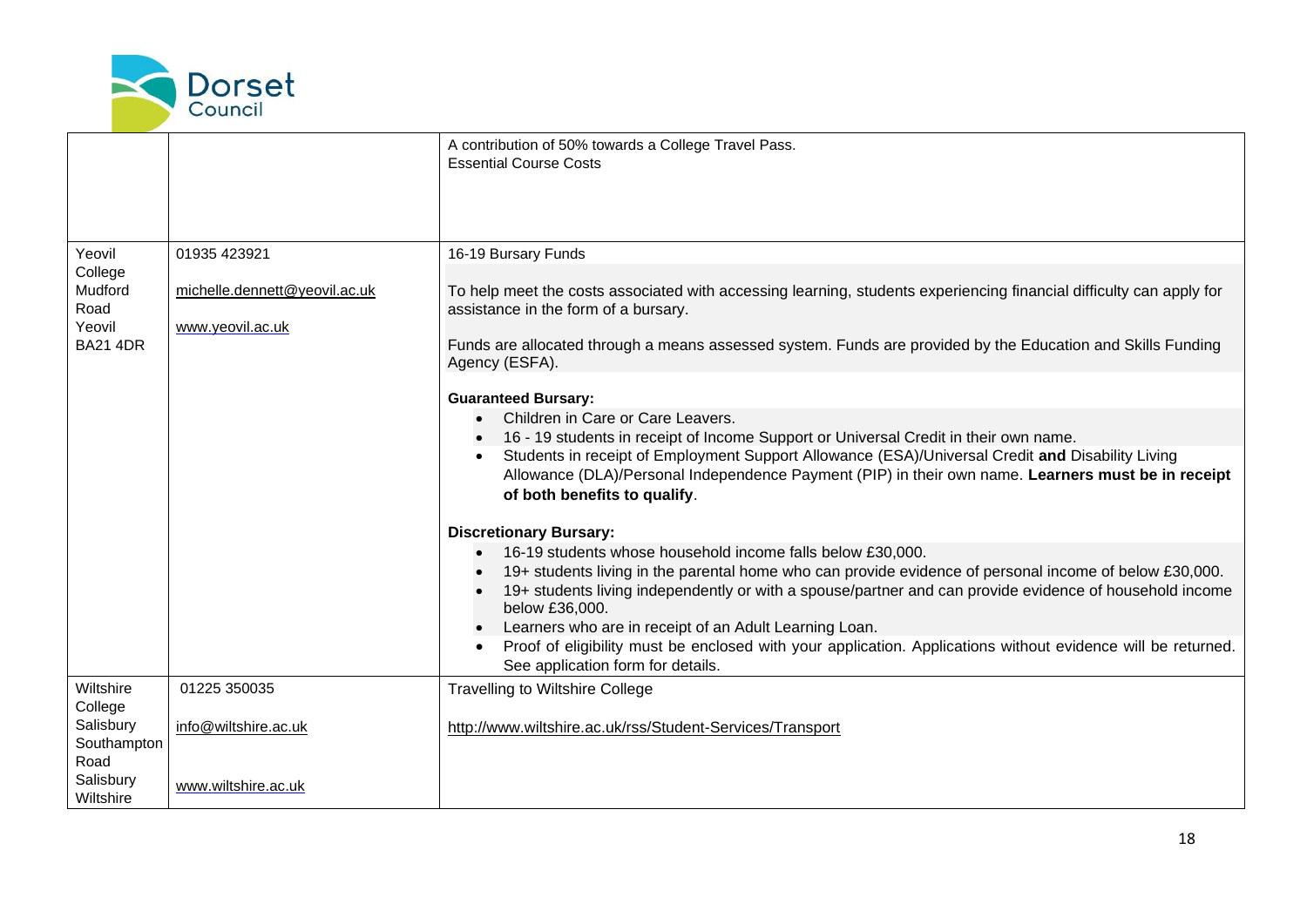

| SP1 2LW | This weblink provides information on a range of support that is available dependent on where you are living. This<br>includes information on bus passes in various campus including the Chippenham Campus, The Lockham Campus,<br>Salisbury Campus and the Trowbridge Campus |
|---------|------------------------------------------------------------------------------------------------------------------------------------------------------------------------------------------------------------------------------------------------------------------------------|
|         | <b>Students living In Wiltshire:</b>                                                                                                                                                                                                                                         |
|         | If you live in Wiltshire, and are under 19 and live more than 3 miles from the College campus you will attend, you                                                                                                                                                           |
|         | can apply for a subsidised travel pass from Wiltshire Council, as long as the College is your nearest provider of the                                                                                                                                                        |
|         | course                                                                                                                                                                                                                                                                       |
|         | A Post 16 Transport Application is available to download from Wiltshire Council at wiltshire.gov.uk. Alternatively,                                                                                                                                                          |
|         | you can pick up a copy from Customer Services at your designated campus or contact Wiltshire Council on 0300                                                                                                                                                                 |
|         | 456 0100.                                                                                                                                                                                                                                                                    |
|         |                                                                                                                                                                                                                                                                              |
|         | Bus passes last for one academic year only and students must re-apply each year.                                                                                                                                                                                             |
|         | <b>Studying at the Chippenham Campus</b>                                                                                                                                                                                                                                     |
|         | You will need to purchase your Wiltshire Council bus pass through the College. Please download the Devizes to                                                                                                                                                                |
|         | Chippenham transport application form and return it to Student Services Chippenham campus with payment as                                                                                                                                                                    |
|         | soon as you can.                                                                                                                                                                                                                                                             |
|         |                                                                                                                                                                                                                                                                              |
|         | Students living in Calne, Lyneham, Royal Wootton Bassett or Swindon                                                                                                                                                                                                          |
|         | Stagecoach offer a Greener Travel Initiative fare - Details are available from https://www.stagecoachbus.com                                                                                                                                                                 |
|         |                                                                                                                                                                                                                                                                              |
|         | Students living in Corsham, Box, Batheaston, Bath, Melksham, Trowbridge and Frome                                                                                                                                                                                            |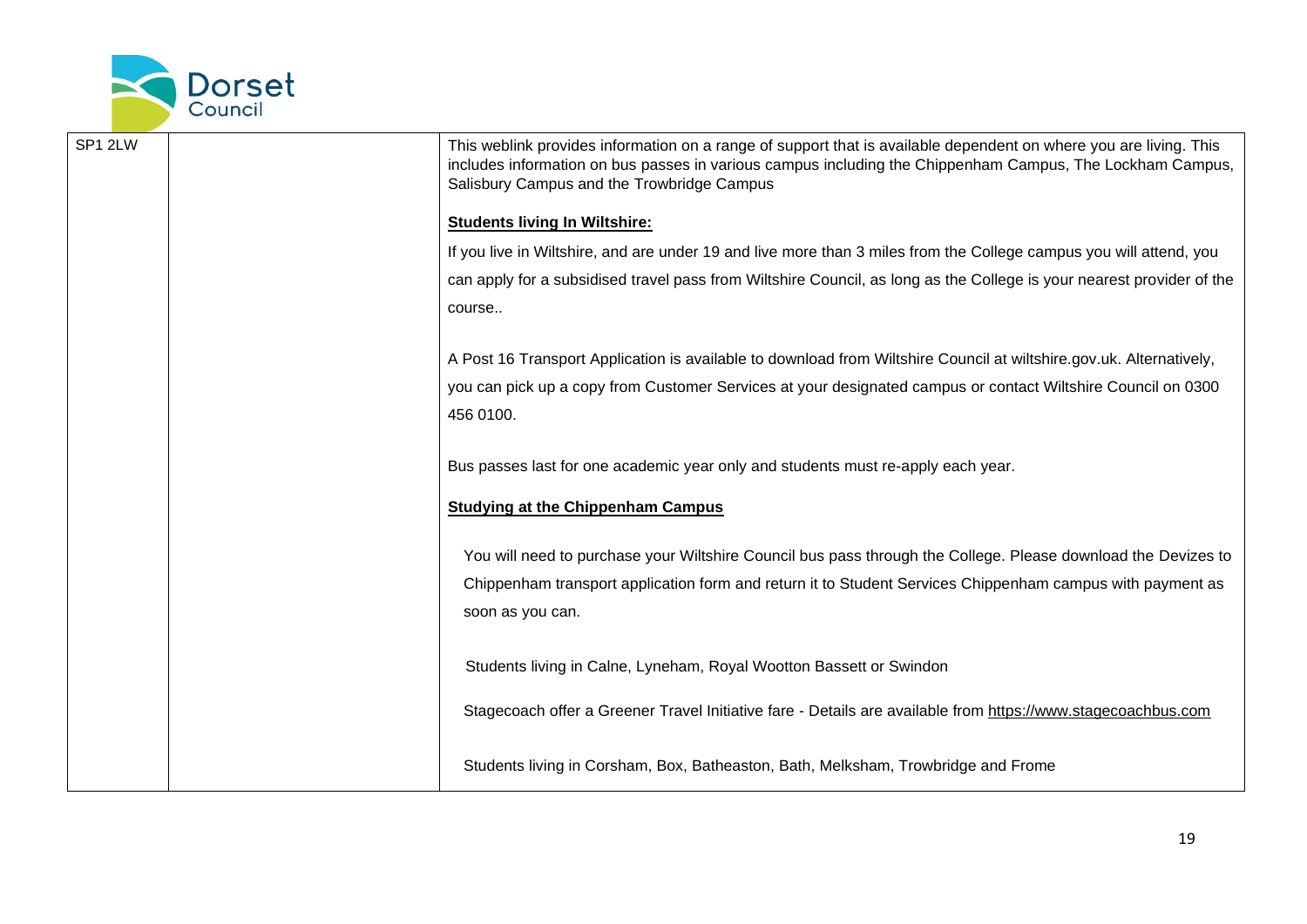

|  | Faresaver offer a weekly pass - Further information is available from http://www.faresaver.co.uk/school.php                                                                                                                           |
|--|---------------------------------------------------------------------------------------------------------------------------------------------------------------------------------------------------------------------------------------|
|  | Travelling by Train to Chippenham Campus on Great Western Railway (GWR)                                                                                                                                                               |
|  | You may be eligible for a subsidised train pass - please call 03457660228 and ask about a Scholar Season<br><b>Ticket</b>                                                                                                             |
|  | FE Students who are not eligible for any of the above passes and who are travelling from other locations                                                                                                                              |
|  | If you are not eligible for the above bus passes and are coming by train or other method of transport, please<br>download a College Public Transport Award form and you will be given a cash award to help with your travel<br>costs. |
|  | All students who apply and are eligible for a bursary, will automatically be assessed for transport help and may<br>receive some funding towards the above transport costs. You will be notified of any award made.                   |
|  | Please contact Customer Services at Chippenham for further information on travel options 01225 350035.                                                                                                                                |
|  | <b>Studying at the Lackham Campus</b>                                                                                                                                                                                                 |
|  | Students living outside of Wiltshire                                                                                                                                                                                                  |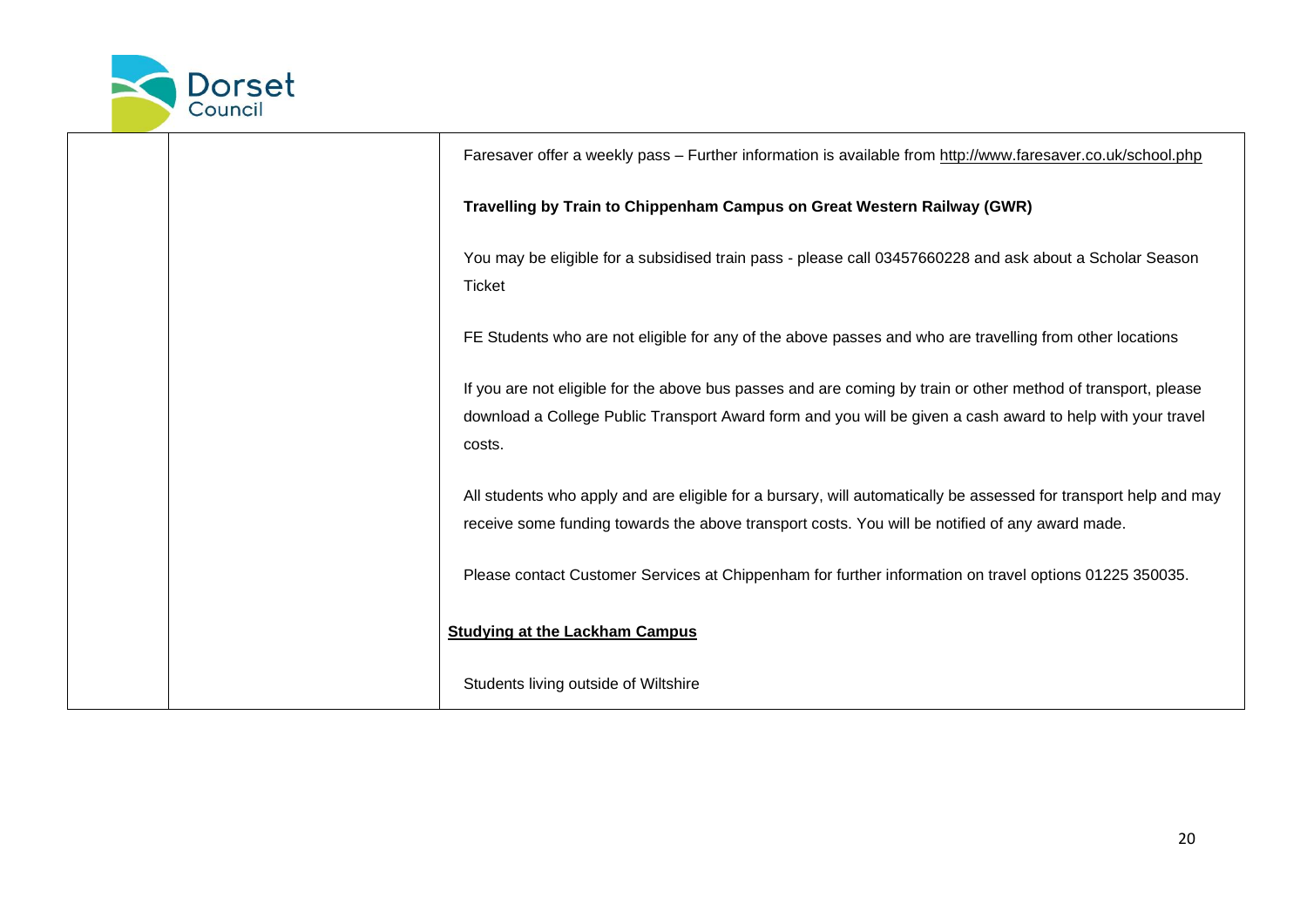

|  | Students traveling to Lackham who live outside of Wiltshire should download and apply to Wiltshire College and |
|--|----------------------------------------------------------------------------------------------------------------|
|  | University Centre Lackham College Transport Application form and return it to Customer Services at Lackham     |
|  | with payment as soon as possible.                                                                              |
|  | Students living in Wiltshire                                                                                   |
|  | Students traveling to Lackham who live in Wiltshire should download a Wiltshire Council 2019 Post 16 Transport |
|  | Application form and return it to Wiltshire Council Passenger Transport unless the student is applying for a   |
|  | bursary in which case they should hand the bursary form and transport form together to Customer services at    |
|  | Lackham as soon as possible with the evidence requested.                                                       |
|  |                                                                                                                |
|  | Please see the provisional bus timetable for Lackham here.                                                     |
|  | Students living in Midsomer Norton or Radstock                                                                 |
|  | A new college bus is available for students travelling to Lackham who live in Midsomer Norton or               |
|  | Radstock. Details of bus times can be found on the application form Midsomer Norton / Radstock transport       |
|  | application. Please return completed applications to Customer Services Lackham with payment as soon as         |
|  | possible                                                                                                       |
|  | FE Students who are not eligible for any of the above passes and who are travelling from other locations       |
|  |                                                                                                                |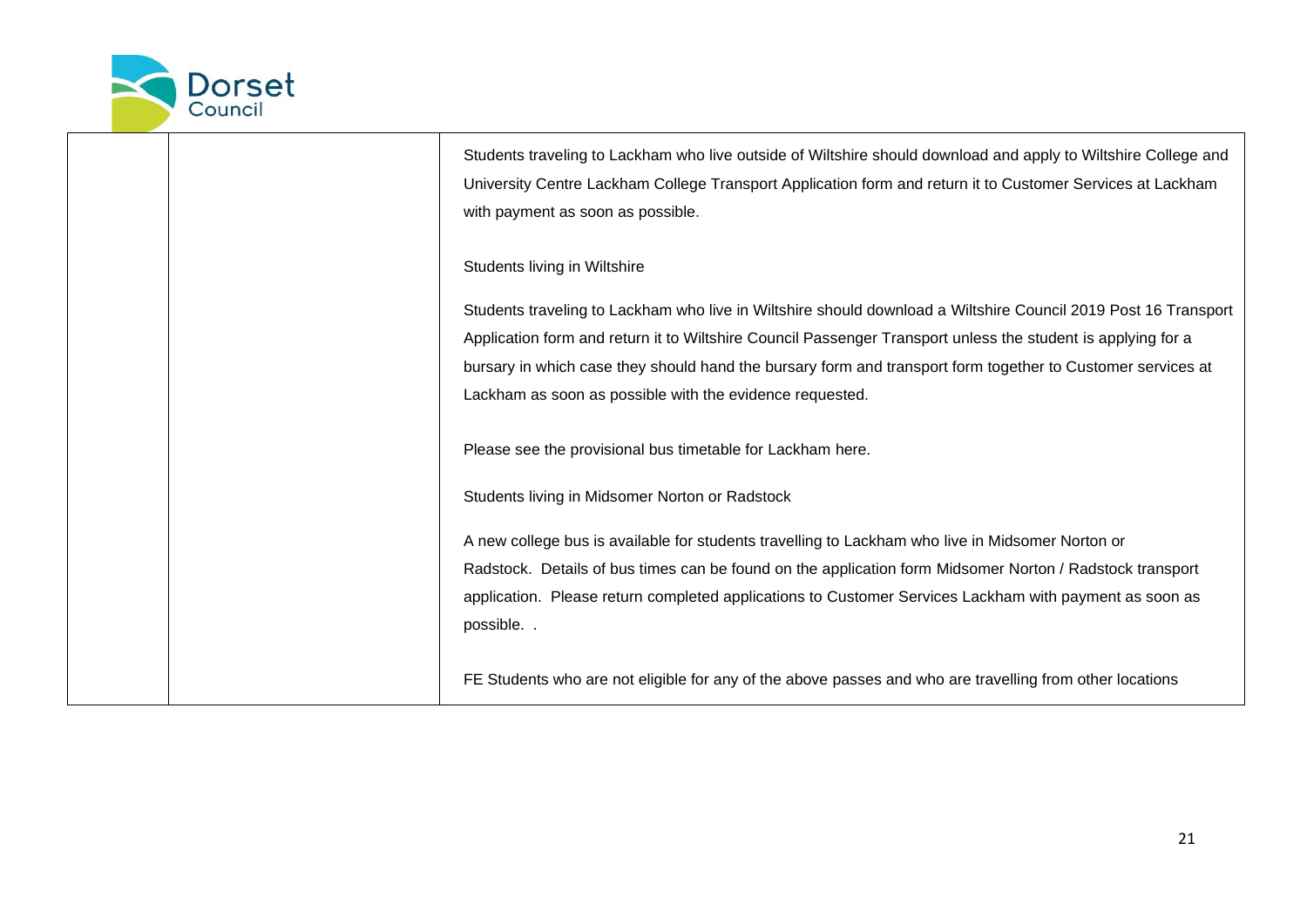

If you are not eligible for the above bus passes and are coming by train or other method of transport, you can download a College Public Transport Award form and you will be given a cash award to help with your travel costs.

All students who apply and are eligible for a bursary, will automatically be assessed for transport help and may receive some funding towards the above transport costs. You will be notified of any award made.

Please contact Customer Services at Lackham for further information on travel options 01225 350035.

#### **Studying at the Salisbury Campus**

Alternative bus pass options

Salisbury Reds offer a Young Person's network ticket which can be purchased either from the bus driver or from the Salisbury Reds shop in Salisbury – further information is available at

- <https://www.salisburyreds.co.uk/tickets>

Alternatively Go Southcoast offer a Wiltshire College and University Centre pass to students which can be purchased online. The termly cost is dependent on whether you are travelling from Wiltshire, Dorset or Hampshire and for a small supplement you can upgrade the pass to unlimited travel on the network. Further information and online ordering is available on<http://passes.gosouthcoast.co.uk/>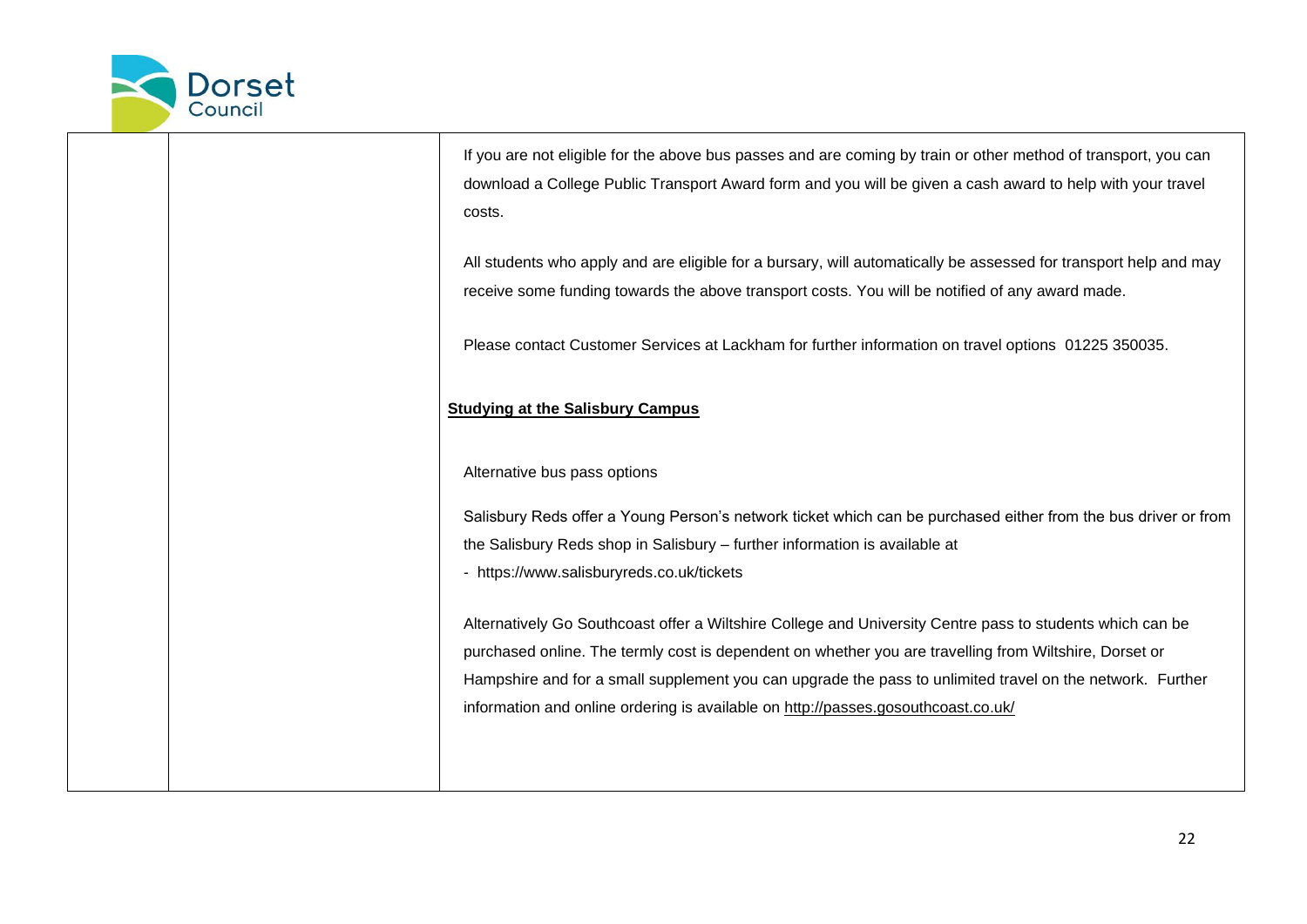

|  | FE Students travelling from Hampshire or Dorset with a household income under £25,000                           |
|--|-----------------------------------------------------------------------------------------------------------------|
|  | If you are travelling by bus, you will need to apply to the college bursary fund and download and apply for a   |
|  | College Go SouthCoast pass                                                                                      |
|  |                                                                                                                 |
|  | If you are not eligible for the above bus passes and are coming by train or other method of transport, you can  |
|  | download a College Public Transport Award and you will be given a cash award to help with your travel costs.    |
|  | Please contact Customer Services at Salisbury for further information on travel options 01225 350035.           |
|  |                                                                                                                 |
|  | <b>Studying at the Trowbridge Campus</b>                                                                        |
|  | Students travelling from Frome, Melksham, Lacock or Chippenham                                                  |
|  | Faresaver offer a weekly bus pass - Further information is available from http://www.faresaver.co.uk/school.php |
|  | Students travelling from Midsomer Norton or Radstock                                                            |
|  | A new college bus is available for students travelling to Trowbridge who live in Midsomer Norton or             |
|  | Radstock. Details of bus times can be found on the application form Midsomer Norton / Radstock transport        |
|  | application. Please return completed applications to Customer Services Trowbridge with payment as soon as       |
|  | possible. .                                                                                                     |
|  |                                                                                                                 |
|  | Students travelling from Bath                                                                                   |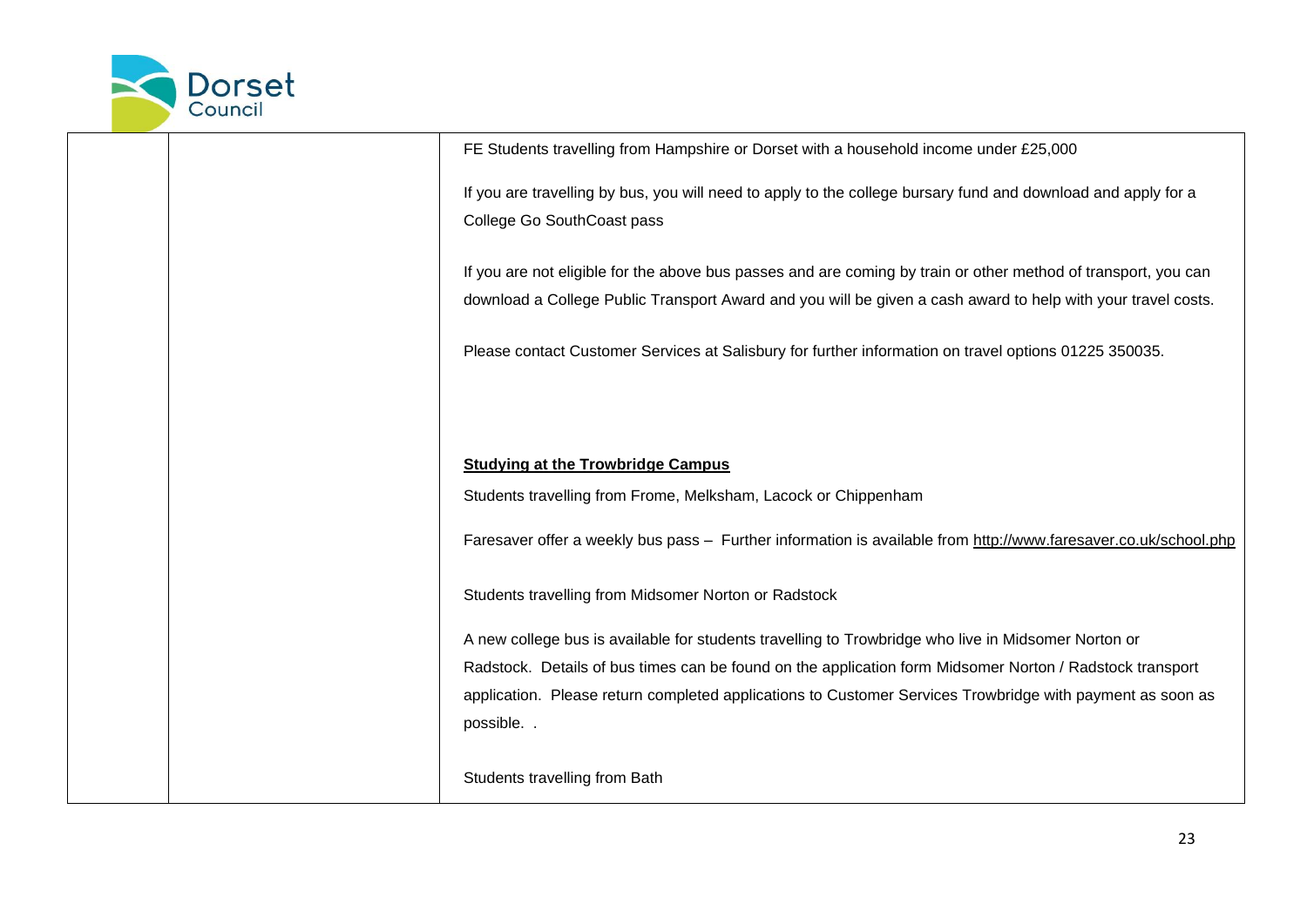

|  | Students travelling from Bath to Trowbridge campus are able to purchase a First Bus mticket pass for travel in<br>the Bath and Bristol outer zone. Further information is available here for Wiltshire College<br>students https://www.firstgroup.com/bristol-bath-and-west/routes-and-maps/colleges                                                                                                           |
|--|----------------------------------------------------------------------------------------------------------------------------------------------------------------------------------------------------------------------------------------------------------------------------------------------------------------------------------------------------------------------------------------------------------------|
|  | A Bath and Bristol Outer zone map is available here<br>https://www.firstgroup.com/uploads/maps/Bath_Bristol_Combined_Zones_Map_WEB.pdf                                                                                                                                                                                                                                                                         |
|  | Students will need to download the First bus app and college tickets will be available to purchase one month<br>before the start of each term.                                                                                                                                                                                                                                                                 |
|  | https://www.firstgroup.com/bristol-bath-and-west/tickets/ticket-types/mtickets                                                                                                                                                                                                                                                                                                                                 |
|  | This option is available to all full time students including HE at the College                                                                                                                                                                                                                                                                                                                                 |
|  | <b>Students travelling from Somerset</b>                                                                                                                                                                                                                                                                                                                                                                       |
|  | A County Ticket is available from Somerset County Council. The pass is called a 'Love the Bus' smartcard. You<br>can apply and pay in full online by credit/debit card, or in full by cheque or spread the cost in 10 equal payments<br>by Direct Debit if you have applied by 1st August. Please contact Somerset http://www.somerset.gov.uk/roads-<br>parking-and-transport/public-transport/county-ticket/. |
|  | Students travelling by train to Trowbridge on Great Western Railway (GWR)                                                                                                                                                                                                                                                                                                                                      |